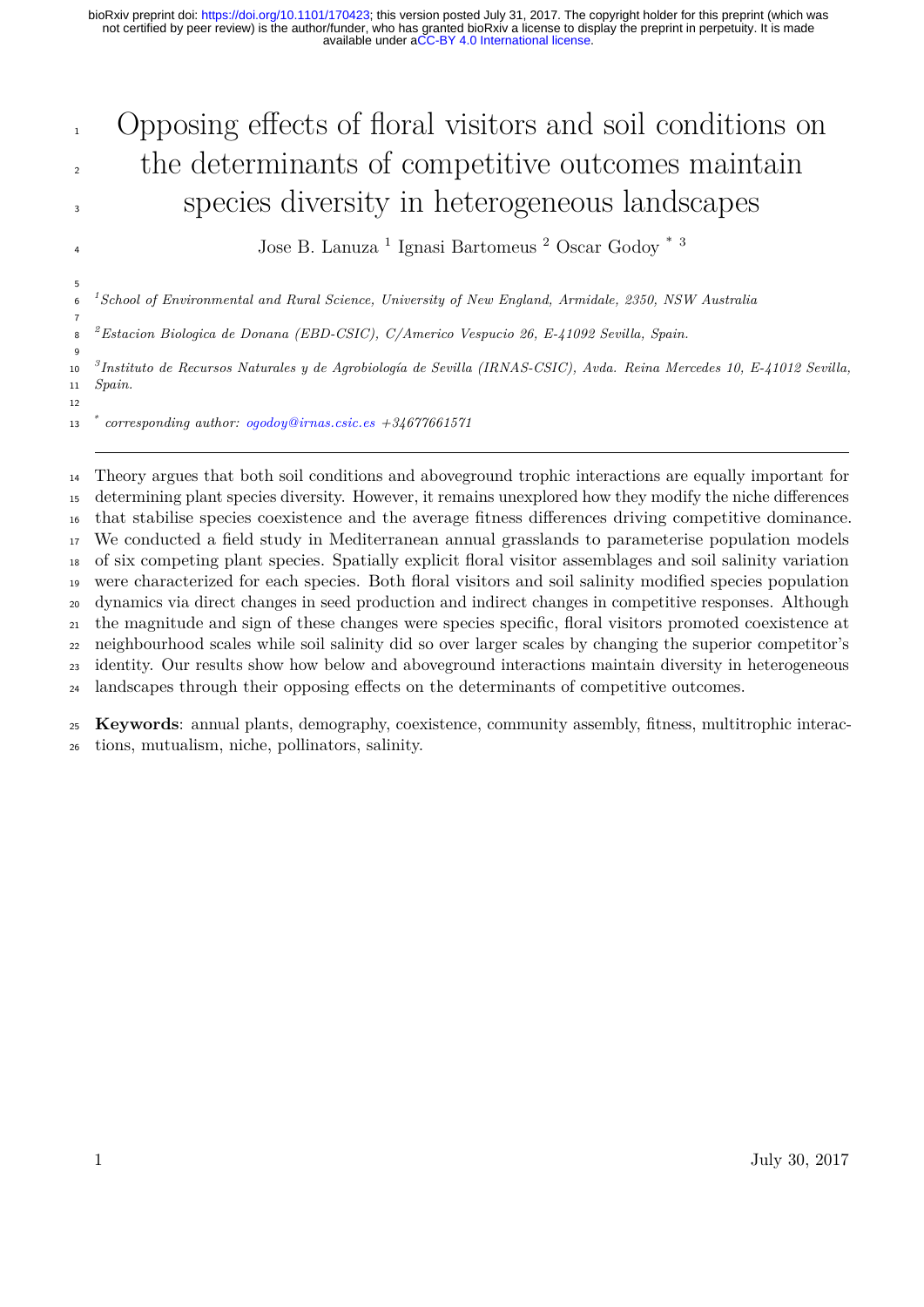### **Introduction**

 Understanding the mechanisms that maintain species diversity is a central aim in ecology. Although species interact with the environment and with many other species in complex ways, ecologists have traditionally assumed that the importance of biotic and abiotic factors in promoting species diversity is highly asymmetrical. Competition driven by soil conditions is commonly considered to be the primary driver of plant coexistence, and therefore it has been extensively explored (Raynaud & Leadley 2004; 33 Tilman 2006; Craine & Dybzinski 2013; Hendriks *et al.* 2015). For instance, differences in the species' ability to drawdown limiting resources such as nitrogen and phosphorous is a classic textbook example illustrating the importance of partitioning soil resources for maintaining species diversity (Tilman 1994). On top of this, multitrophic interactions such as those occurring between plant and pollinators, pathogens, or mycorrhizae (Fitter 1977; Bastolla *et al.* 2009; Bagchi *et al.* 2014; Parker *et al.* 2015; Bennett *et al.* 2017), are thought to play a secondary role in structuring plant communities.

 However, recent work has challenged this view. Chesson & Kuang (2008) presented clear evidence that there is no theoretical support that the relative importance of competition driven by soil conditions versus other kinds of multitrophic interactions is asymmetrical. In fact, they argue that these two types of interactions are equally able to either limit or promote diversity. Competition mediated by other trophic levels has been largely studied under the concept of *apparent competition* (Holt 1977), which specifically describes how species within a trophic level (e.g. plants) can produce indirect competitive <sup>45</sup> effects on others via shared enemies (e.g. herbivores, predators). These indirect effects can be of equal <sup>46</sup> magnitude to that of direct effects resulting from resource competition. The utility of this concept has also been extended to apparent negative and positive interactions mediated by other organisms, such as shared mutualisms (Morris *et al.* 2004; Carvalheiro *et al.* 2014).

 Plant interactions with floral visitors, including pollinators and pollen thieves, are key trophic interactions with clear potential to strongly influence plant coexistence (Morris *et al.* 2010; Ollerton *et al.* 2011). Many theoretical studies have suggested several mechanisms by which floral visitors can promote plant diversity (Bastolla *et al.* 2009; Benadi *et al.* 2013; Pauw 2013). For instance, Fontaine *et*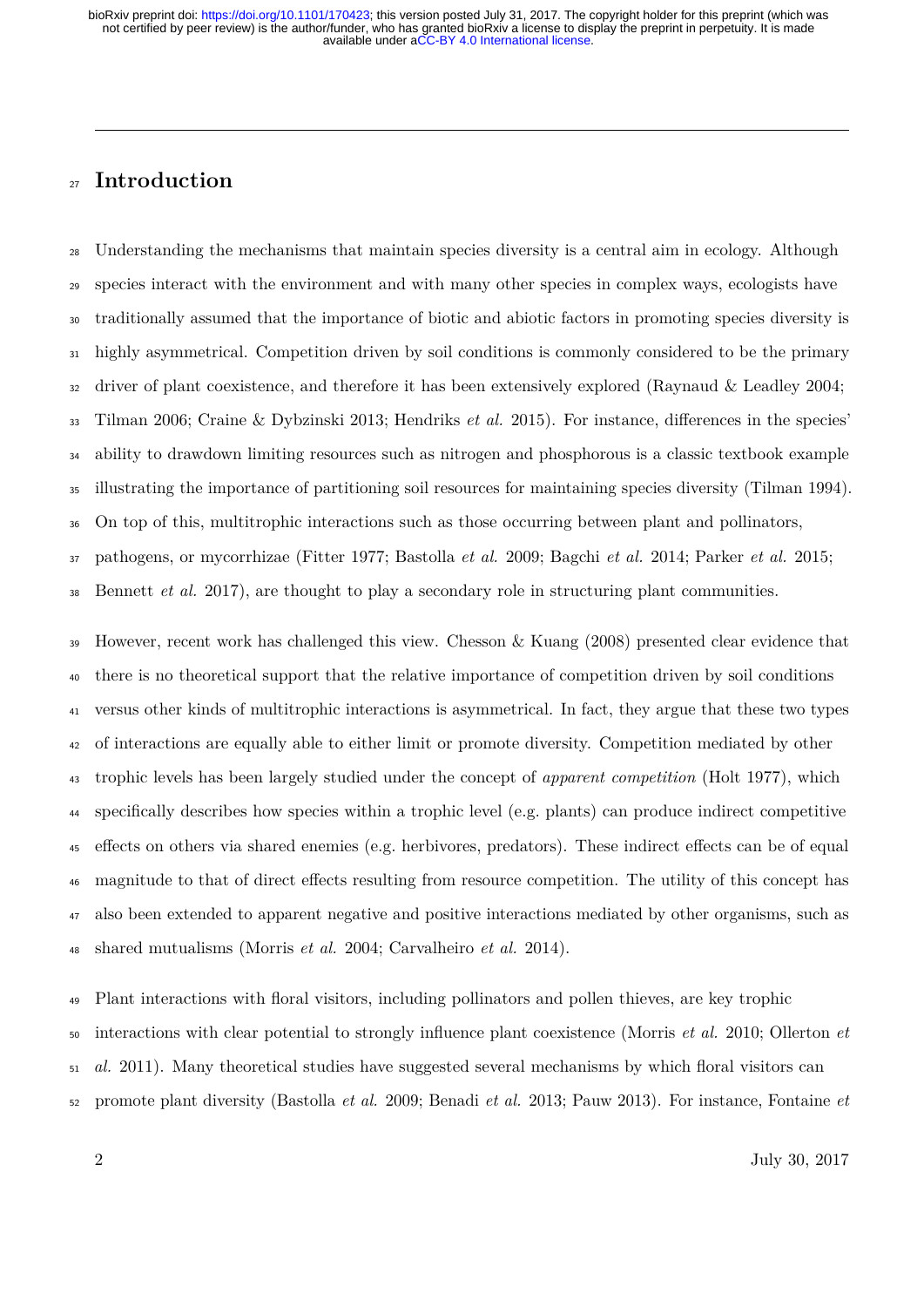*al.* (2005) shows experimentally that plant richness correlates positively with greater functional 54 diversity of floral visitors. Yet the effect of floral visitors on plant coexistence remains poorly 55 understood, as their effects on plant population dynamics have not been related to the determinants of competitive outcomes.

 Similar to previous work focused on multitrophic antagonistic interactions (mainly predators and pathogens) (Chesson & Kuang 2008; Kuang & Chesson 2010; Stump & Chesson 2017), we can obtain progress by framing our research within recent advances of coexistence theory (Chesson 2000). According to Chesson's framework, floral visitors can promote the *stabilising niche dierences* that favour plant coexistence, which occur when intraspecific competitive interactions exceed interspecific competition, and the *average fitness dierences* that favour competitive exclusion, and determine the 63 competitive winner in the absence of niche differences. Ecologists have paid much more attention to the floral visitors' effects on average fitness differences (Herrera 2000; Thompson 2001; Waites & Ågren <sup>65</sup> 2004), than their effect on stabilising niche differences (Pauw 2013). However, as most plants depend on pollinators to maximize their reproductive success (Ollerton *et al.* 2011), it is most likely that floral visitors' characteristics may promote both plant niche and fitness dierences simultaneously. Therefore, <sup>68</sup> the effect of floral visitors on determining plant coexistence is only predictable with a mechanistic <sup>69</sup> understanding of how different assemblages modify niche and fitness differences. Coexistence can be achieved by several pathways, either by equalising fitness dierences, by promoting niche dierences, or by a combination of both.

 Relating field data to these theoretical advances is challenging but we can take advantages of systems relatively easy to observe for which recent work has described how niche and fitness dierences influences species' population dynamics, such Mediterranean annual grasslands (Godoy & Levine 2014). Floral visitor assembleges in these environments are particularly interesting because they are composed of an array of insects including solitary bees, hover flies, beetles, and butterflies, which can produce  $\pi$  contrasting effects on plant fitness. The fitness of many plant species relies on those floral visitors that are truly pollinators (Pauw 2013), and other insects can have a negative effect on plant fitness by robbing their nectar, eating pollen or by damaging the flower (Morris *et al.* 2003). Mediterranean annual grasslands also often inhabit in salty soils. Variation in saline soil conditions is negatively 81 correlated with soil fertility (Olff & Ritchie 1998; Hu & Schmidhalter 2005) and similar to floral visitors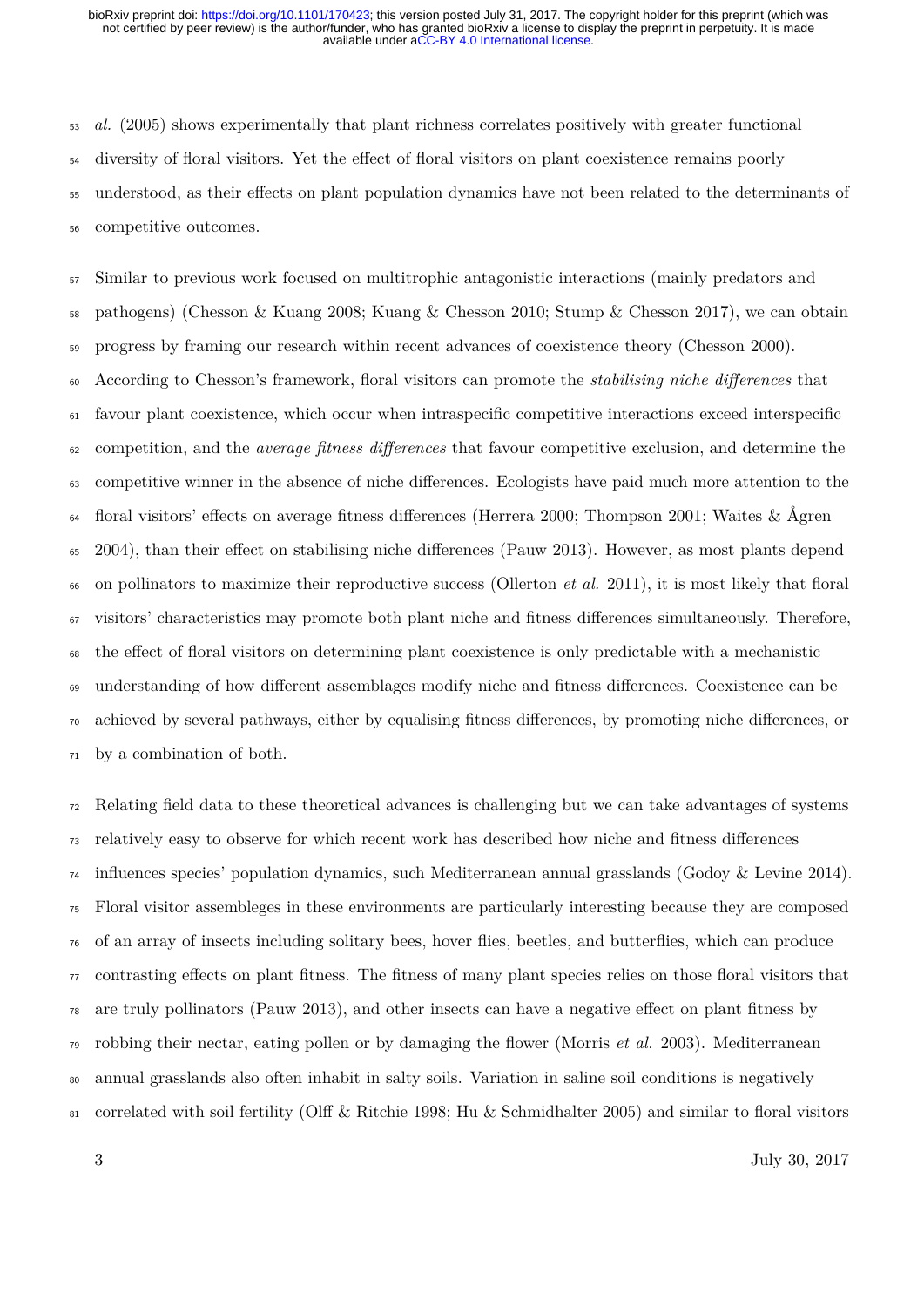<sup>82</sup> salt concentration on soils can have contrasting effects on plant fitness. While glycophytes will struggle to grow under saline conditions (Flowers & Yeo 1986) halophytes are expected to show greater fitness and competitive advantages (Flowers & Colmer 2008).

 Here, we considered three interaction levels to test how the belowground environmental conditions (i.e. soil conditions) and the aboveground trophic interactions (i.e. floral visitors) influence coexistence of the middle level (i.e. plant species). We specifically focus on three questions: (1) How soil salinity and floral visitors modify species' population dynamics via direct changes in per capita seed production and indirect changes in species' responses to competitive interactions? (2) Do these direct and indirect <sup>90</sup> effects modify niche and fitness differences between plant species?, and finally, (3) Are these 91 modifications of the determinants of competitive outcomes limiting or promoting diversity?

 We answered these three questions by first parameterizing a general plant competition model from 93 which the stabilising niche differences and average fitness differences were quantified. To parameterise these models of pairwise competition between six annual European grassland species, we quantified <sup>95</sup> their vital rates (i.e. germination, fecundity, seed survival) and competition coefficients in field plots relating seed production of focal individuals to a density gradient of numerous dierent competitors. We then assessed how seasonal and spatial variation in the number of floral visits and in soil salinity changes species fecundity and their responses to competition (Question 1). Once, the model was parameterised, we estimated niche and fitness dierences when soil salinity and floral visitors were 100 present or absent (Question 2), and compared how strong niche differences offset fitness differences between scenarios (Question 3). Our work is novel in quantifying the eects that distinct environmental conditions and trophic interactions have on modifying niche and fitness dierences, and showing under 103 field conditions that they maintain diversity in heterogeneous landscapes through their opposing effects on the determinants of competitive outcomes.

### **Methods**

#### **Study system**

Our study was conducted in Caracoles Ranch (2,680 ha), an annual grassland system located in

July 30, 2017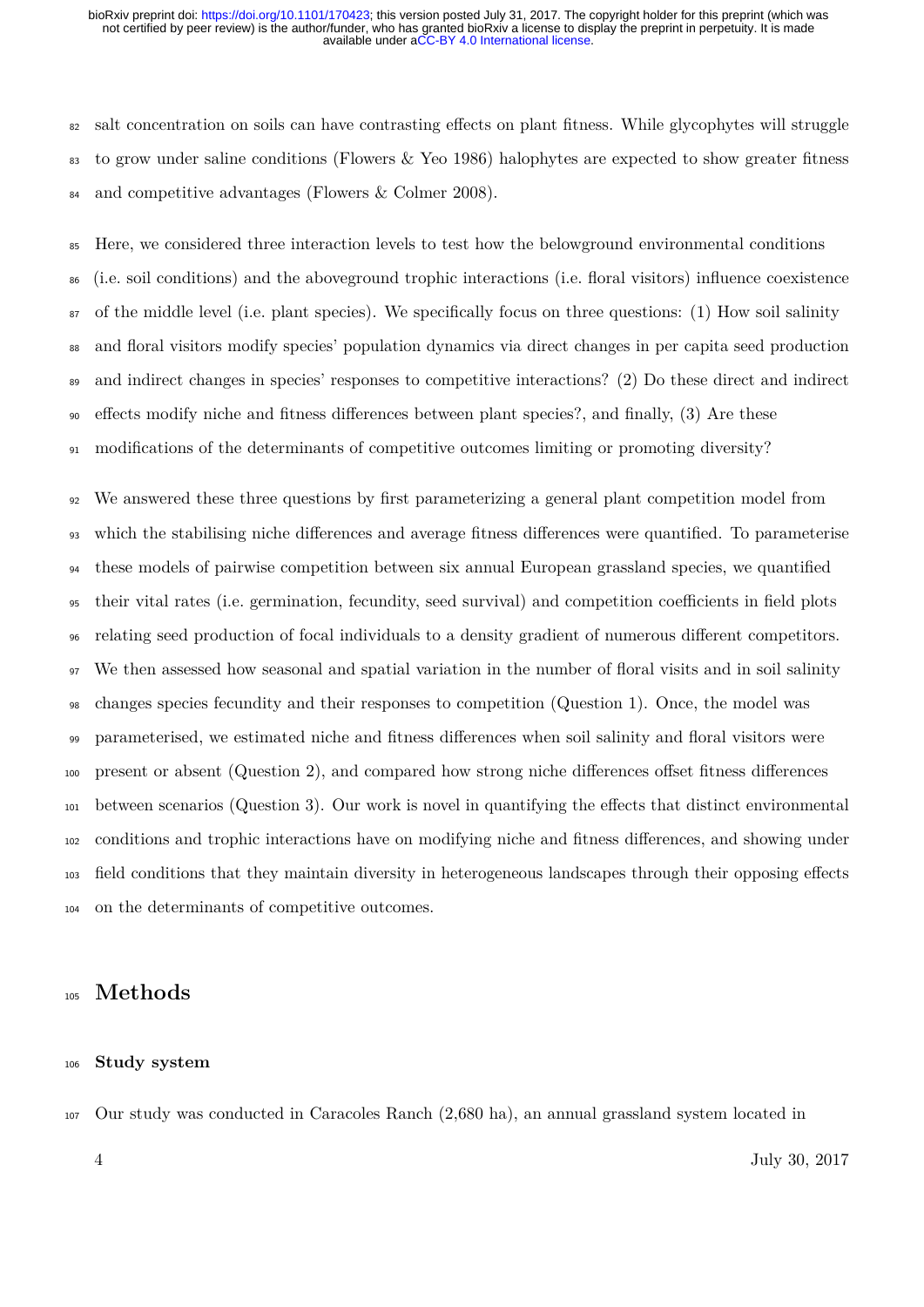Doñana NP, southwest Spain (37º04'01.5"N 6°19'16.2"W). The climate is Mediterranean with mild winters and average 50-y annual rainfall of 550-570 mm with high interannual oscillations (Muñoz-Reinoso & García Novo 2000). Soils are sodic saline (electric conductivity > 4dS/m and pH < 8.5) and annual vegetation dominates the grassland with no perennial species present. The study site has a subtle micro topographic gradient (slope 0.16%) enough to create vernal pools at lower parts from winter (November-January) to spring (March-May) while upper parts do not get flooded except in exceptionally wet years. A strong salinity-humidity gradient is structured along this topographic gradient. Additionally, salt can reach upper parts of the soil by capillarity during the rainfall period resulting overall in heterogeneous soil salinity patterns at the local and at the landscape scale (Appendix S1). This salinity gradient is strongly correlated with soil nutrient availability at our study location, and more saline soil conditions were less fertile especially in phosphorous content (Clemente *et al.* 2004).

 We initially focused on 16 annual plants that were common at the study site. These species represent a broad range of taxonomic families, plant morphology and flowering phenology co-occurring at the scale of the entire study system. All species were considered for estimating competitive interactions, but we observed enough visits of insects to the flowers of six species. Hence, we further focus on this particular set of species to compare the eect of soil salinity and floral visitors on niche and fitness dierences (Table 1).

#### **Modeling approach to quantify the niche and fitness dierences between species pairs**

 Our observational study was designed to field-parameterise a mathematical model describing annual plant population dynamics (Levine & HilleRisLambers 2009). This model allows quantifying stabilising niche differences and average fitness differences between species within a trophic level (Godoy & Levine 2014). Importantly, there have not been previous attempts to quantify how soil condition or multitrophic interactions change the strength of niche and fitness dierences between species within a 132 single trophic level, and here we show how these effects can be incorporated into this model. The model is described as follows:

$$
134 \quad \frac{N_{i,t+1}}{N_{i,t}} = (1 - g_i)s_i + g_iF_i
$$

July 30, 2017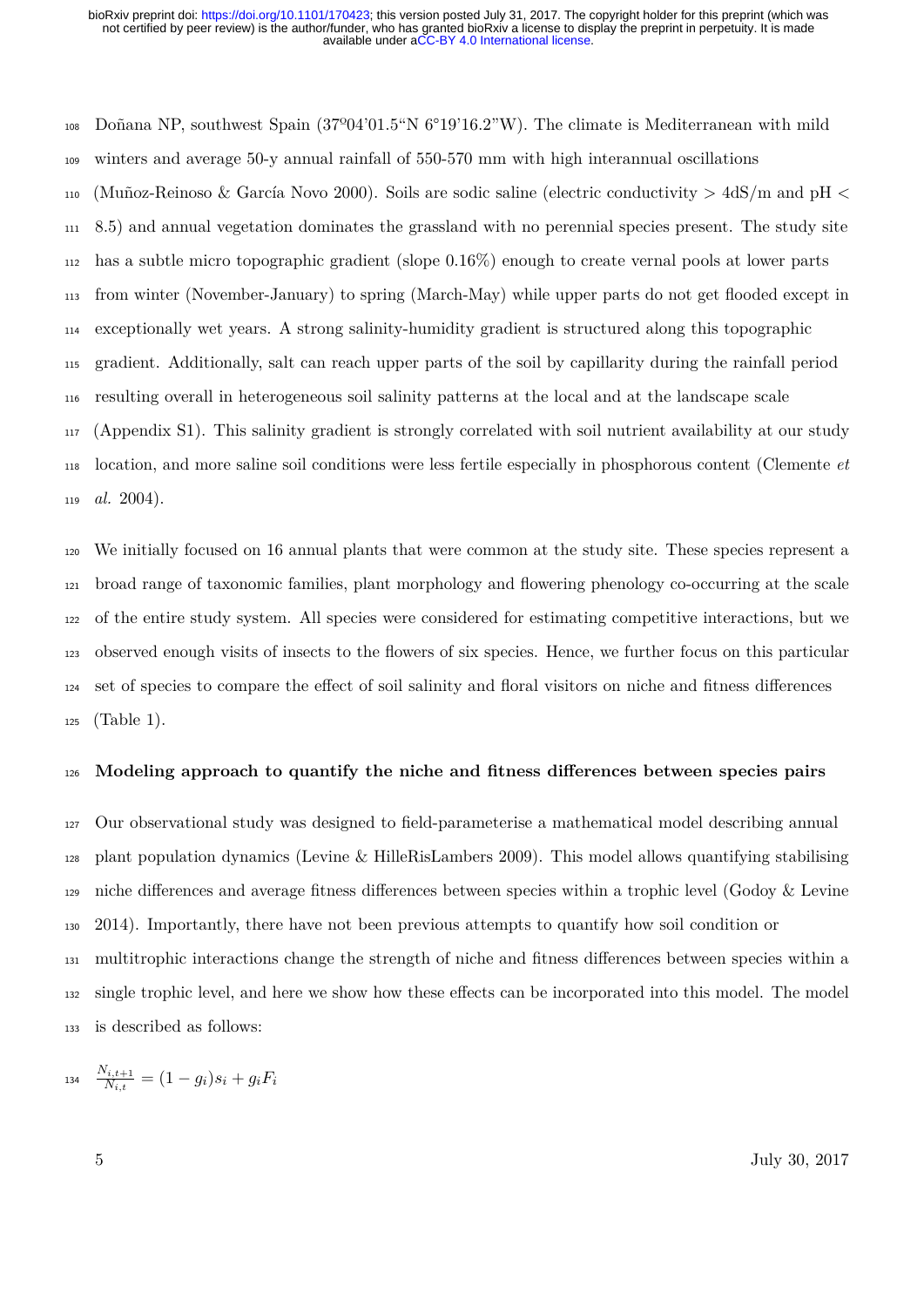$_{135}$  (1)

<sup>136</sup> where  $\frac{N_{i,t+1}}{N_{i,t}}$  is the per capita population rate, and  $N_{i,t}$  is the number of seeds of species *i* in the soil prior to germination in winter of year  $t$ . The germination rate of species  $i$ ,  $g_i$ , can be viewed as a <sup>138</sup> weighting term for an average of two dierent growth rates: the annual survival of ungerminated seed is in the soil  $(s_i)$ , and the viable seeds produced per germinated individual  $(F_i)$ . In past work,  $F_i$ , was <sup>140</sup> expanded into a function describing how the average fecundity of each germinated seed that becomes <sup>141</sup> an adult (i.e. per germinant fecundity) declines with the density of competing number individuals in <sup>142</sup> the system (Godoy & Levine 2014). Now, we slightly modify this function to include the additional <sup>143</sup> effect of floral visitors and soil conditions on the per germinant fecundity as follows:

$$
F_i = \frac{\lambda_i (1 + \theta_{i,s} S_t + \gamma_{i,fv} A_t)}{1 + \sum (\alpha_{ij} + \psi_{ij,s} S_t + \omega_{ij,fv} A_t) g_j N_{j,t}}
$$
\n
$$
(2)
$$

<sup>146</sup> where  $\theta_{i,s}$  and  $\gamma_{i,fv}$  control the effect of soil salinity  $(S_t)$  and floral visitors  $(A_t)$  respectively on the per germinant fecundity of species *i* in the absence of competition  $(\lambda_i)$ . In addition,  $\lambda_i$  is modified by the 148 germinated densities of other species including its own  $(g_iN_{j,t})$ . To describe the per capita effect that <sup>149</sup> species j is mediating on species i, we multiplied these germinated densities by a sum of three 150 interaction coefficients  $(\alpha_{ij}+\psi_{ij,s}+\omega_{ij,fv})$ , which describes the additional direct effect of soil salinity <sup>151</sup> and the apparent eect of floral visitors on the competitive interactions between species. Notice that <sup>152</sup> we considered only explicitly in our study the eect that soil salinity and floral visitors have on species' 153 fecundity  $(F_i)$ , but the model could be easily extended to include the effect of these two factors on the 154 other two vital rates, germination  $(g_i)$  and seed soil survival  $(s_i)$ .

<sup>155</sup> With the direct and apparent dynamics of competition described by this population model, we followed 156 the approach of Chesson (2012) to determine fitness and niche differences between species pairs. Our <sup>157</sup> procedure here parallels previous work described in Godoy & Levine (2014), and allows us to define 158 stabilising niche differences and fitness differences with and without considering the effect of floral <sup>159</sup> visitors and soil salinity on plant coexistence. For the model described by eqns (1) and (2), we define 160 niche overlap  $(\rho)$  as follows: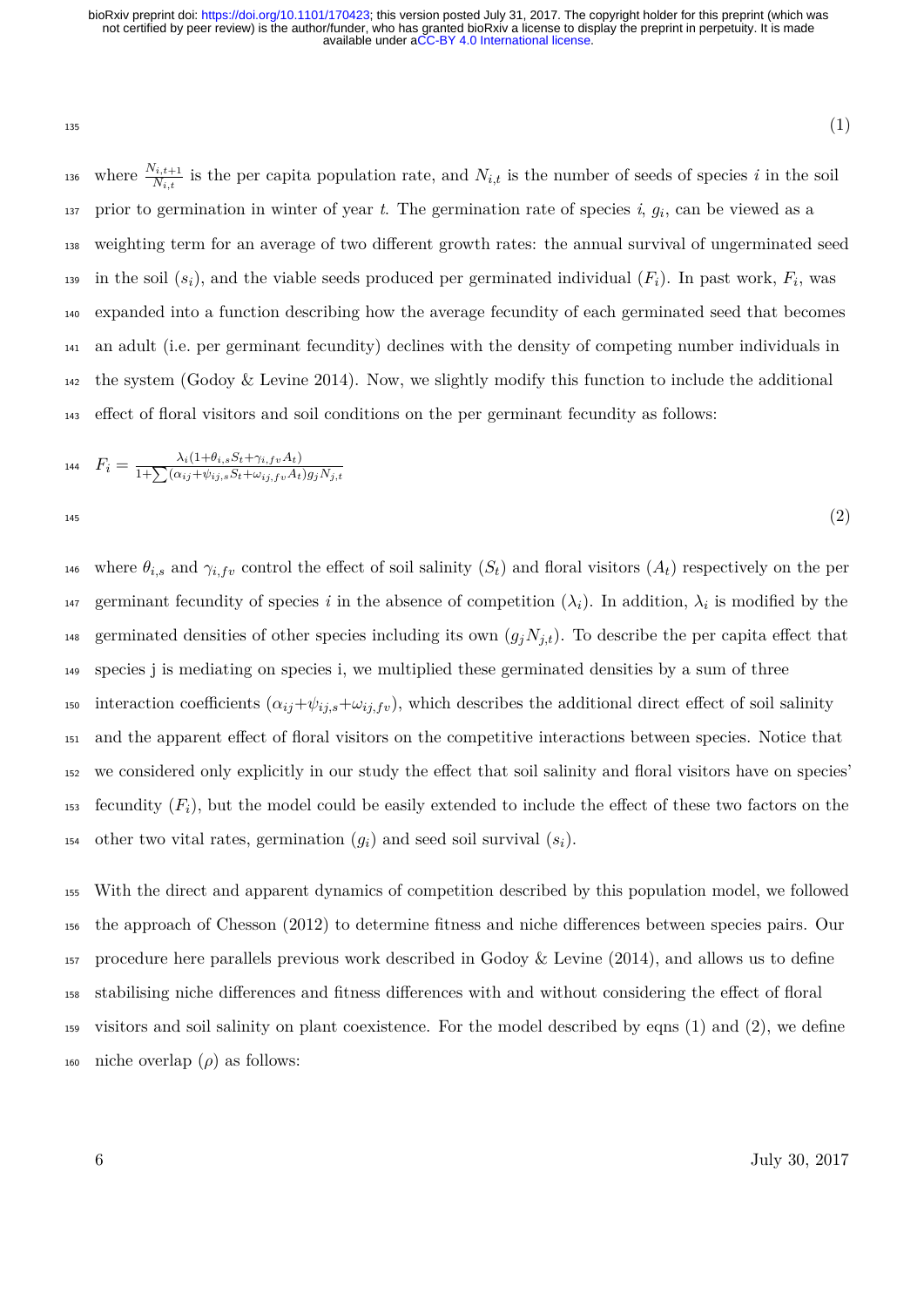161 
$$
\rho = \sqrt{\frac{\alpha_{ij} + \psi_{ij,s} + \omega_{ij,fv}}{\alpha_{jj} + \psi_{jj,s} + \omega_{jj,fv}} * \frac{\alpha_{ji} + \psi_{ji,s} + \omega_{ji,fv}}{\alpha_{ii}\psi_{ii,s} + \omega_{ii,fv}}
$$

 $_{162}$  (3)

163 If multitrophic interactions are absent (i.e.  $\psi_{ij,s}=0$ ,  $\omega_{ij,f}v=0$ ), then  $\rho$  collapses into an equation that <sup>164</sup> reflects the average degree to which species limit individuals of their own species relative to 165 heterospecific competitors based on their interaction coefficients  $(\alpha)$  (Godoy & Levine 2014). 166 Conversely, if multitrophic interactions are present  $\psi$  and  $\omega$  are the terms controlling changes in <sup>167</sup> average niche differences between a pair of species. For example, two species with different set of floral 168 visitors could increase niche overlap by having positive apparent competitive effects of each species on 169 the other (i.e  $\omega_{i,j,fv} > 0$ ). With ( $\rho$ ) defining niche overlap between a pair of species, their stabilising  $170$  niche difference is expressed as  $1-\rho$ .

 As an opposing force to stabilising niche dierences, average fitness dierences drive competitive dominance, and in the absence of niche dierences, determine the competitive superior between a pair of species. Addressing the modifications done in the annual population model described by eqns (1) and (2) to include the effect of floral visitors and soil conditions, we define average fitness differences <sup>175</sup> between the competitors  $(\frac{k_j}{k_i})$  as:

176  
\n
$$
\frac{k_j}{k_i} = \frac{\eta_j - 1}{\eta_i - 1} * \sqrt{\frac{\alpha_{ij} + \psi_{ij,s} + \omega_{ij,fv}}{\alpha_{jj} + \psi_{jj,s} + \omega_{jj,fv}}} * \frac{\alpha_{ii} + \psi_{ii,s} + \omega_{ii,fv}}{\alpha_{ji} \psi_{ji,s} + \omega_{ji,fv}}
$$
\n178 and

 $_{179}\qquad \qquad (4b)$ 

$$
\qquad \qquad \eta_i = \tfrac{g_i\lambda_i(1+\theta_{i,s}S_t+\gamma_{i,fv}A_t)}{1-(1-g_i)s_i}
$$

<sup>181</sup> When the ratio  $\frac{k_j}{k_i} > 1$  this indicates that species *j* has a fitness advantage over species *i*. Both soil <sup>182</sup> salinity and floral visitors can be seen as equalising mechanisms promoting coexistence because they <sup>183</sup> can reduce fitness dierences between a species pair by two contrasted pathways. They can modify the <sup>184</sup> 'demographic ratio'  $(\frac{\eta_j-1}{\eta_i-1})$  which describes the degree to which species *j* produces more seeds 185  $(g_j \lambda_j (1 + \theta_{j,s} S_t + \gamma_{j,fv} A_t))$  per seed loss due to death or germination  $(1-(1-g_j)s_j)$  than species i, and

7 July 30, 2017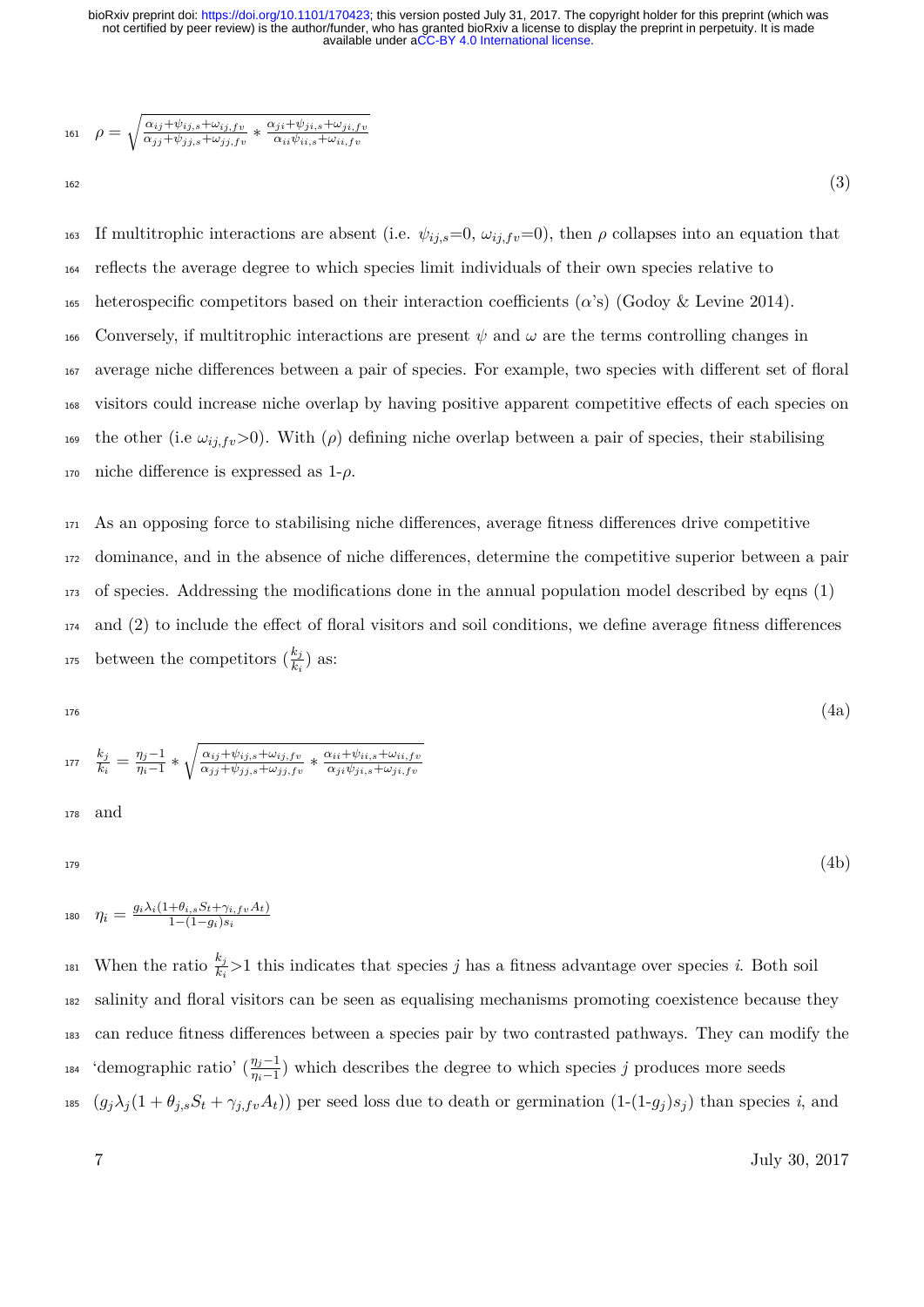186 they can also modify the 'competitive response ratio'  $(\sqrt{\frac{\alpha_{ij}+\psi_{ij,s}+\omega_{ij,fv}}{\alpha_{jj}+\psi_{jj,s}+\omega_{jj,fv}}*\frac{\alpha_{ii}+\psi_{ii,s}+\omega_{ii,fv}}{\alpha_{ji}\psi_{ji,s}+\omega_{ji,fv}})$  which describes the degree to which species *j* is less sensitive to competition than species *i* (eqn (4)). Notice <sup>188</sup> that these modifications can produce the opposing effect and promote species' competitive dominance by a combination of high demographic rates and low sensitivity to competition.

 Competitors can coexist when niche dierences overcome fitness dierences, allowing both species to invade (i.e. increase its populations) when rare (Chesson 2012). This condition for mutual invasibility is statisfied when:

$$
_{193}\quad\rho<\tfrac{k_j}{k_i}<\tfrac{1}{\rho}
$$

 $_{194}$ 

 Therefore, coexistence can occur when little niche overlap (i.e. large niche dierences) overcomes large fitness dierences, or when niche dierences among similar species are still large enough to stabilise the interaction between competitors with similar fitness. We used this condition to evaluate how strongly floral visitors and soil salinity increase or decrease the likelihood of coexistence between competitors. For doing so, we computed how much observed niche dierences exceed or fails to promote coexistence <sub>200</sub> according to the expected niche differences needed to overcome observed fitness differences between a species pair.

#### **Field observations used to parameterise the model**

 In September 2015, we established nine plots of 8.5m x 8.5m along a 1km x 200m area following a topographic gradient. Three of these nine plots where located in the upper part of the topographic gradient, three at the middle, and the last three at the lower part. Average distance between these three locations was 300m and average distance between plots within each location was 15m. In addition, each plot was divided in 36 subplots of 1m x 1m with aisles of 0.5m in between to allow access to subplots where measurements were taken (Appendix S2).

 This spatial design was established to parameterise models of pairwise competition between the six focal species finally considered with estimates of species' germination fractions (*gi*), seed survival in the soil  $(s_i)$ , and the effect of soil salinity  $(S_t)$  and floral visitors  $(A_t)$  on the per germinant fecundities in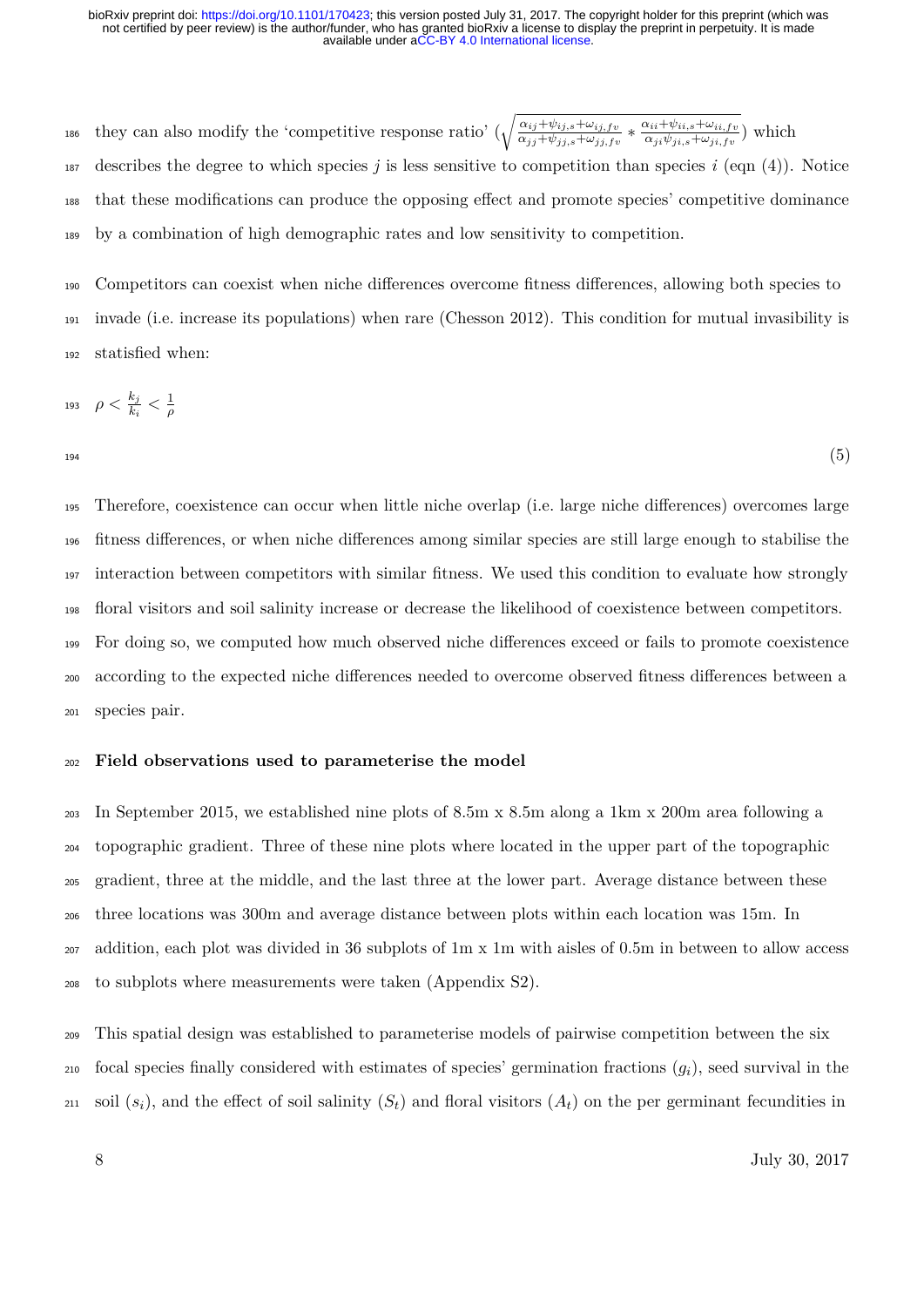<sup>212</sup> the absence of neighbours  $(\lambda_i)$  and on all pairwise interaction coefficients  $(\alpha_{ij})$ . Specifically, the core of the observations involved measuring per germinant viable seed production as a function of the number and identity of neighbours within a radius of 7.5cm including individuals of the same species (see analyses below). We measured one individual per subplot for widespread species and several individuals per subplot when species were rare (max. 324 individuals/species). To additionally incorporate the 217 effect of soil salinity, we measured from November 2015 to June 2016 soil humidity  $(\%)$  and soil salinity (dS/m) bimonthly at the subplot center with a TDR (Time Domain Reflectometer) incorporating a 5cm probe specially designed and calibrated for these sodic saline soils (EasyTest, Poland). We summarised the amount of soil salinity experienced by each germinant, which was highly correlated with soil moisture (r=0.77), as the sum over their lifetime of the soil salinity measured at the subplot scale.

 Moreover, floral visitors were measured during the complete phenological period of all species (from January to June 2016). We surveyed weekly the number of floral visitors for all species within each subplot. Visits were only considered when the floral visitor touched the reproductive organs of the plant. All subplots within a plot were simultaneously surveyed during 30 minutes each week. Unknown floral visitors were collected with a hand net and the time spent collecting the insects was discounted from the total observation time in order to equalise the amount of time used per plot. Plot survey was <sub>228</sub> randomized between weeks to avoid sampling effects. Overall, this procedure rendered approximately 90 hours of overall floral visitors sampling. Floral visitors to each species and subplot were grouped in four main morphology groups (bees, beettles, butterflies, and flies). We summarised the number of floral visits by insects to each germinant as the total sum of visits at the subplot scale.

 $_{232}$  Finally, we quantified the germination of viable seeds  $(q_i)$  by counting the number of germinants in 18 quadrats of 1m x 1m placed close to the plots (2 quadrats per plot) from seeds collected the previous year and sown on the ground prior to the first major storm event after summer (September 2015). Similarly, we quantified seed bank survival  $(s_i)$  with the same seed material by burying seeds from September 2015 to September 2016 following the methods of (Godoy & Levine 2014).

#### **Analysis**

 To fit the model to the empirical observations, we used maximum likelihood methods (optim R 239 function, method="L-BFGS-B"). We fit changes in  $\lambda_i$  and  $\alpha_{ij}$  (both bounded to be positive) as a

July 30, 2017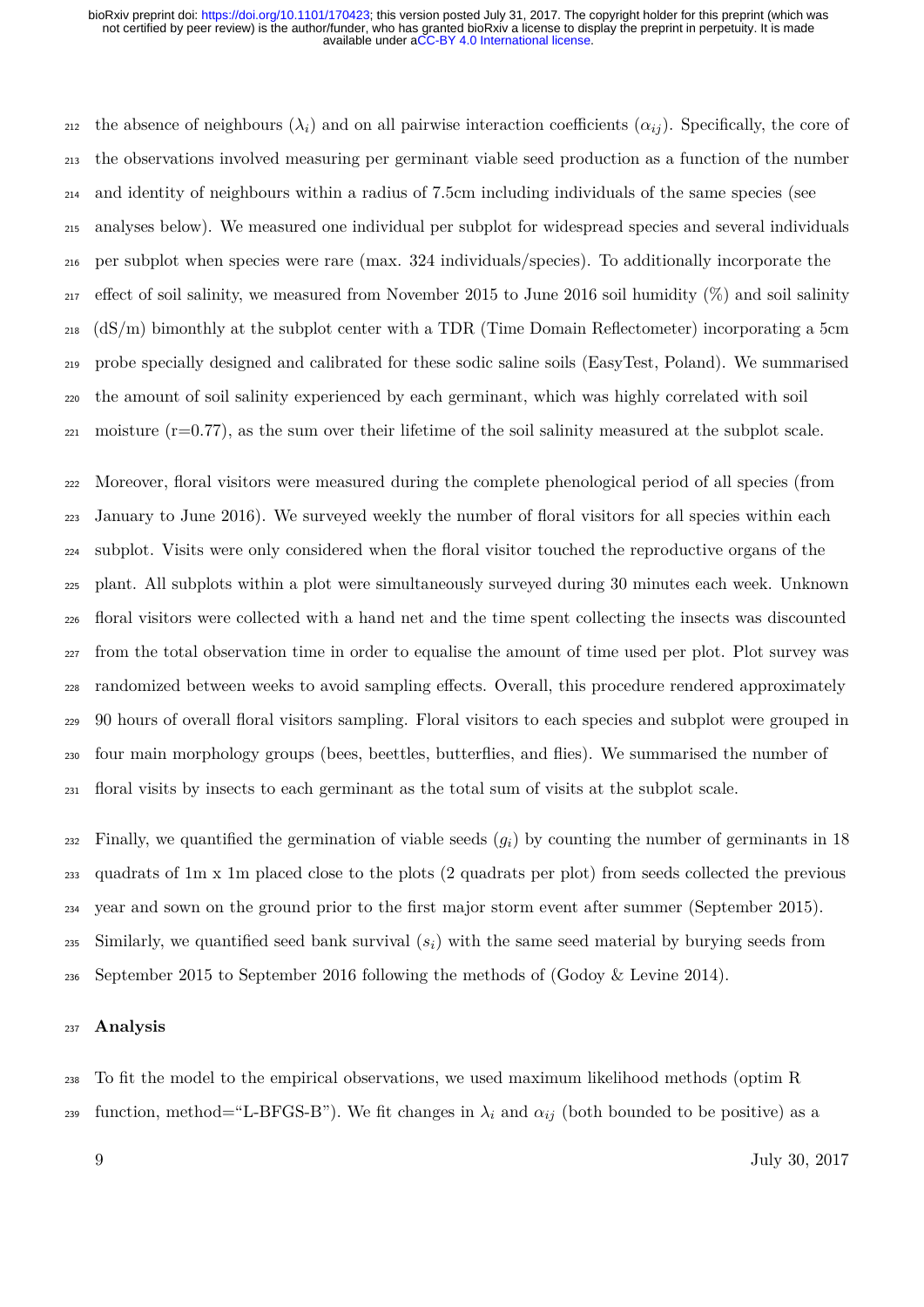240 function of soil salinity  $(S_t)$  and floral visitors  $(A_t)$ . Soil salinity  $(\theta_{i,s}, \psi_{i,j,s})$  and floral visitors  $(\gamma_{i,fv}, \gamma_{i,j,s})$ <sup>241</sup>  $\omega_{i,j}$  parameters were not bounded to any specific range as we hypothesized that they can have both 242 positive and negative effects on per germinant fecundities. What we do not know, however, is whether <sub>243</sub> their effects are specific to each pairwise interactions or are common to all species interactions. To test <sup>244</sup> for this possibility, we use an AIC (Akaike Information Criteria) model selection approach to <sup>245</sup> distinguish which of two following models were the best fit for our observations for each target species *i*. <sup>246</sup> The first model (model 1) assumes that competitive interactions between species are pairwise specific  $_{247}$  but the effects of salt and floral visitors on competitive interactions are common across species.

$$
P_i = \frac{\lambda_i (1 + \theta_{i,s} S_t + \gamma_{i,fv} A_t)}{1 + \sum_j (\alpha_{ij} + \psi_s S_t + \omega_{fv} A_t) N_{j,t}}
$$

<sup>249</sup> The second model (model 2) assumes that competitive interactions between species are pairwise <sup>250</sup> specific, as are the eects of salt and floral visitors on competitive interactions.

251 
$$
F_i = \frac{\lambda_i (1 + \theta_{i,s} S_t + \gamma_{i,fv} A_t)}{1 + \sum_j (\alpha_{ij} + \psi_{ij,s} S_t + \omega_{ij,fv} A_t) N_{j,t}}
$$

<sup>252</sup> It is also likely that soil salinity and floral visitors may not be affecting the competitive dynamics <sup>253</sup> between species pairs. Therefore, we evaluated an additional model (model 3) that did not account for <sup>254</sup> these abiotic and biotic factors.

$$
_{255} \quad F_i = \tfrac{\lambda_i}{1 + \sum_j \alpha_{ij} N_{j,t}}
$$

 For all three models, individuals of the 10 species surveyed apart from our six focal species were <sup>257</sup> grouped together and their competitive effect on the six focal species was summarized as a single 258 parameter. The average viable seed production per species  $(F_i)$  was estimated by counting the number of fruits produced by 20 independent germinants collected across plots, counting the number of seeds 260 produced per fruit, and correcting for its viability.  $A_t$  and  $S_t$  represent the total number of floral visits and the accumulated soil salinity experienced by each germinant at the subplot scale over their lifetime. Estimates of mean and standard error for each parameter of the best model selected by AIC are included in Appendix S3. All analyses were conducted in R (version 3.3.1) (R Core Team 2016).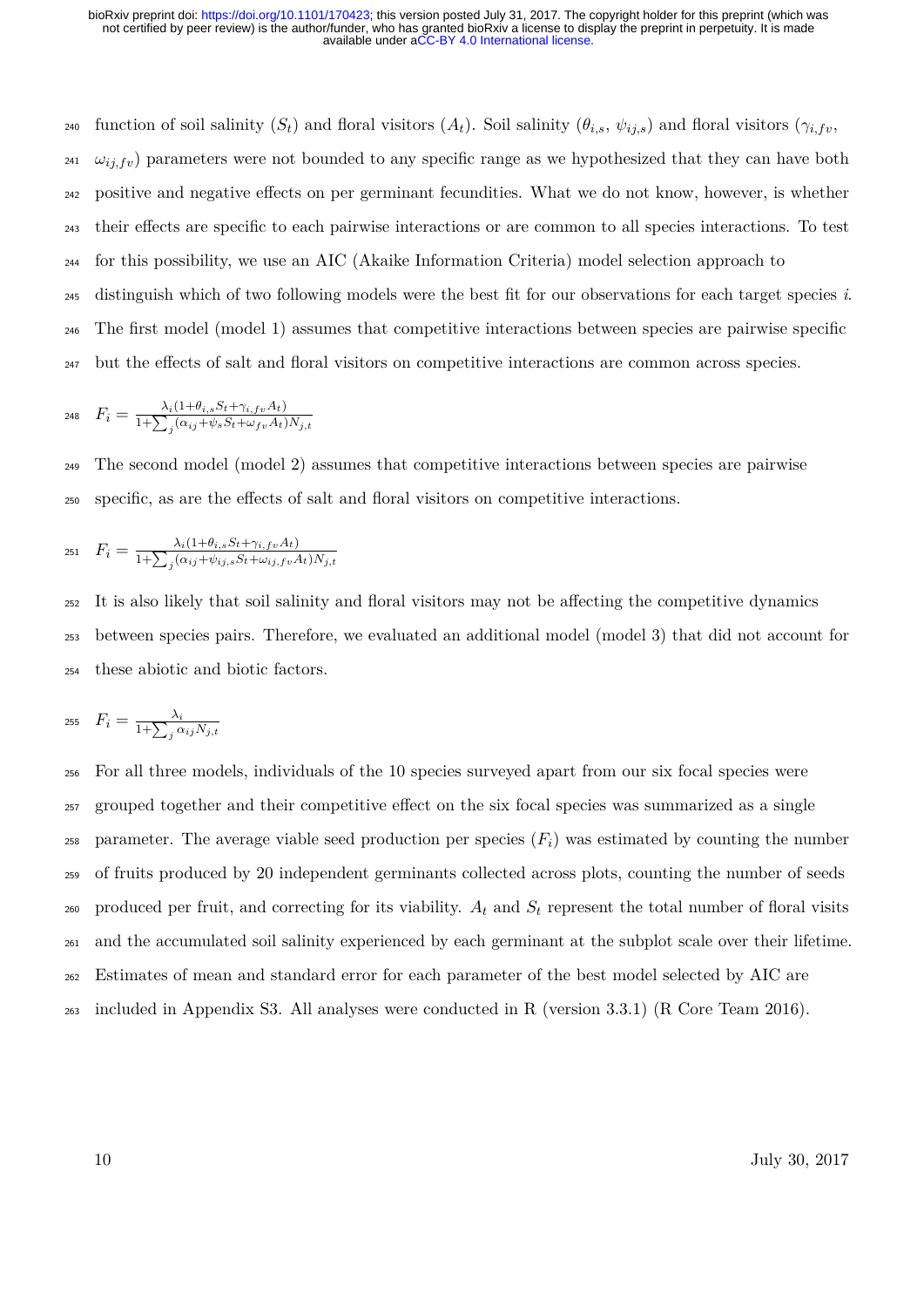### **Results**

 The six focal species experienced a great variation in soil salinity and the type and number of floral visitors. Along the salinity gradient, *Beta macrocarpa* and *Pulicaria paludosa* grew mainly in high soil salinity concentrations, in contrast, *Melilotus elegans* and *Leontodon maroccanus* grew in relatively low saline soils, while *Chamaemelum fuscatum* and *Melilotus sulcatus* showed a more tolerant behaviour growing in a wider range of salt concentrations (Fig. 1). Number of floral visits by insects also varied greatly among plant species. Overall, the main groups of floral visitors in our system were flies (581 visits) and beetles (496 visits), followed by bees (161 visits) and butterflies (87 visits). The three Asteraceae species were the most visited species. Among them, *L. maroccanus* received 636 visits followed by *C. fuscatum* 293 visits, and *P. paludosa* 291 visits. The rest of the species *B. macrocarpa* (64), *M. sulcatus* (35), and *M. elegans* (6) had in comparison a much lower number of visits. Moreover, species also showed variation in the assemblage of floral visitors. Of the three plant species with higher number of visits, flies were the most abundant insects visiting *C. fuscatum*, and *P. paludosa* while beetles did so for *L. maroccanus* (Fig. 1).

 The wide variation in the number of floral visits and soil salinity concentrations observed in our <sup>279</sup> experiment modified the seed production in the absence of neighbours  $(\lambda_i)$  and the strength of the 280 species' responses to competitive interactions  $(\alpha_{ij})$  of the three Asteraceae species (model 2, lowest AIC 281 values) (Appendix S4). Interestingly, the sign of the floral visitors' effects on  $\lambda_i$  and  $\alpha_{ij}$  varied among these species. While higher number of visits to *C. fuscatum* increased its potential fecundity and 283 reduced the negative effect of both intra and interspecific competition on seed production, the opposite pattern was observed for *L. maroccanus* and *P. paludosa* (Fig. 2 and 3). Soil salinity, in contrast, had a 285 similar effect across species increasing seed production in the absence of neighbours and promoting weaker competitive interactions. For the other three non Asteraceae species, AIC values did not help to 287 distinguish unambiguously whether soil salinity and floral visitors had a common effect on  $\lambda_i$  and  $\alpha_{ij}$ 288 (i.e. differences in AIC between model one and three were lower than 10). In neither case, model selection did support the view that the eect of floral visitors and soil salinity on the species' responses to competition was pairwise specific (i.e. model two showed consistently higher AIC values) (Appendix S4).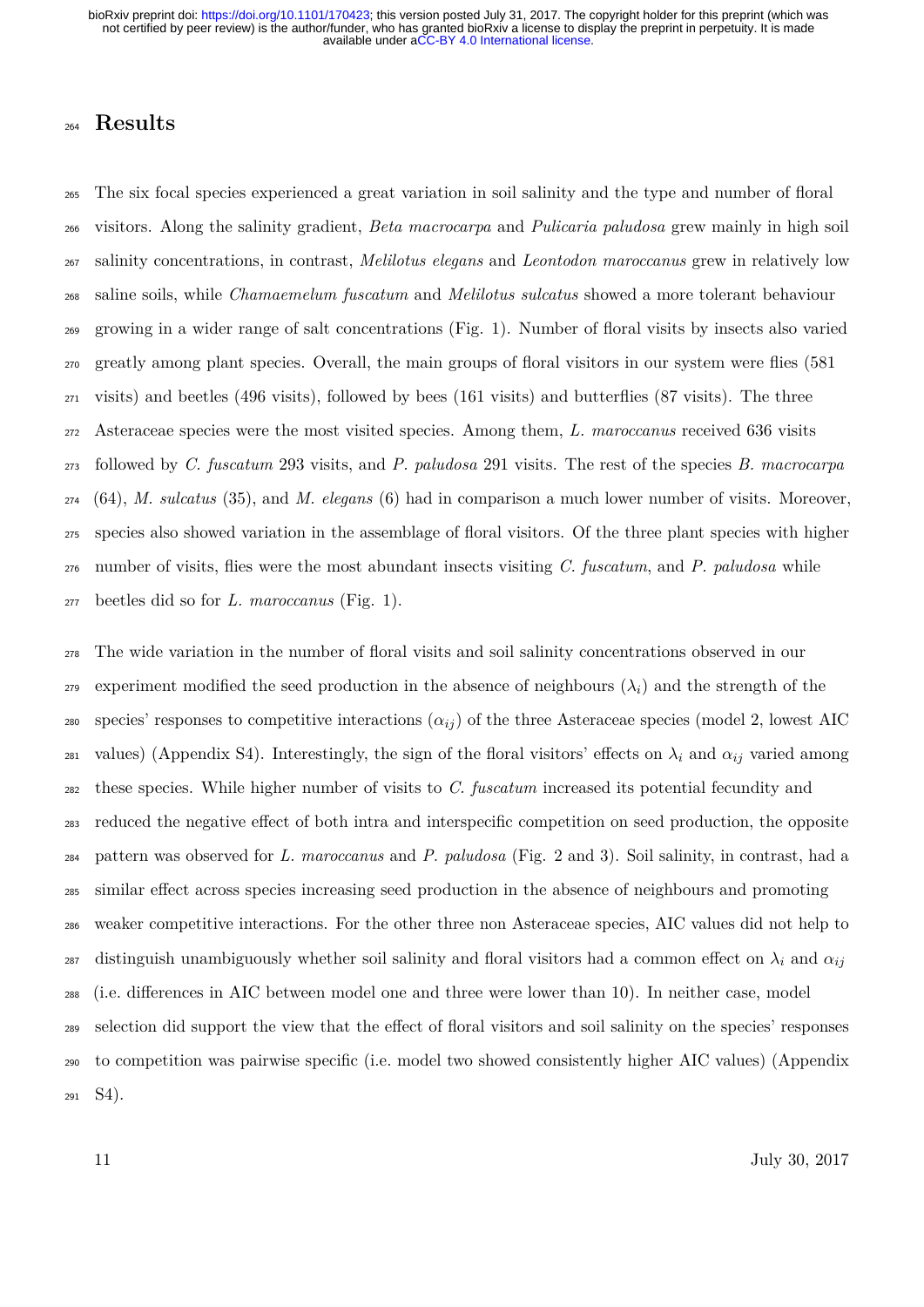<sup>292</sup> Soil salinity and floral visitors exerted positive, negative or no effect on plant fitness, yet they modified the determinants of competitive outcomes in opposite and specific directions (Fig. 4). While floral visitors tend to maintain stable coexistence (5 out of 15 species pairs) or to promote coexistence by equalising fitness dierences (5 out of 15 species pairs moved closer to the coexistence region), soil salinity tend to promote competitive exclusion (4 species pairs moved out of the coexistence region) and increase competitive asymmetries between species pairs. As a result, floral visitors reduced on 298 average the niche differences needed for coexistence (estimated from the mutual invasibility, eqn  $(5)$ ) across species pairs (paired t-test,  $t = 2.15$ ,  $P = 0.049$ ), while soil salinity increased significantly the 300 niche differences needed for coexistence (paired t-test,  $t = 5.51$ ,  $P < 0.001$ ). Although soil salinity reduced the likelihood of species coexistence at neighbourhood scales for all except one species pair, this abiotic factor also determined changes in the identity of competitive winners (6 out of 15 species pairs), which suggest that soil salinity can promote species coexistence over larger scales by turnover of the dominant competitor (Fig. 4).

### **Discussion**

 Until recent years, ecologists have considered that competition mediated by soil conditions has greater potential than aboveground multitrophic interactions to promote or impede plant diversity <sub>308</sub> maintenance. Although this view has been strongly challenged by theoretical and review efforts (Chase *et al.* 2002; Chesson & Kuang 2008), lack of direct empirical evidences has limited the awareness that 310 above and belowground drivers of plant competition can produce symmetrical effects on diversity. Our ability to combine recent advances in coexistence theory with plant population models and detailed observations of spatial variation in soil salinity content and floral visitor frequency during the species' growing season provide direct evidences that both drivers can equally modify the likelihood of plant <sup>314</sup> coexistence. We particularly observed in our study opposing effects on plant coexistence via direct changes in per capita seed production and indirect changes in competitive responses. While floral visitors promoted plant diversity at the neighbourhood scale, soil salinity drove competitive dominance. 317 Nonetheless, the identity of the superior competitor changed when soil salinity effects on plant competition were considered, which indicates how belowground drivers can maintain plant diversity at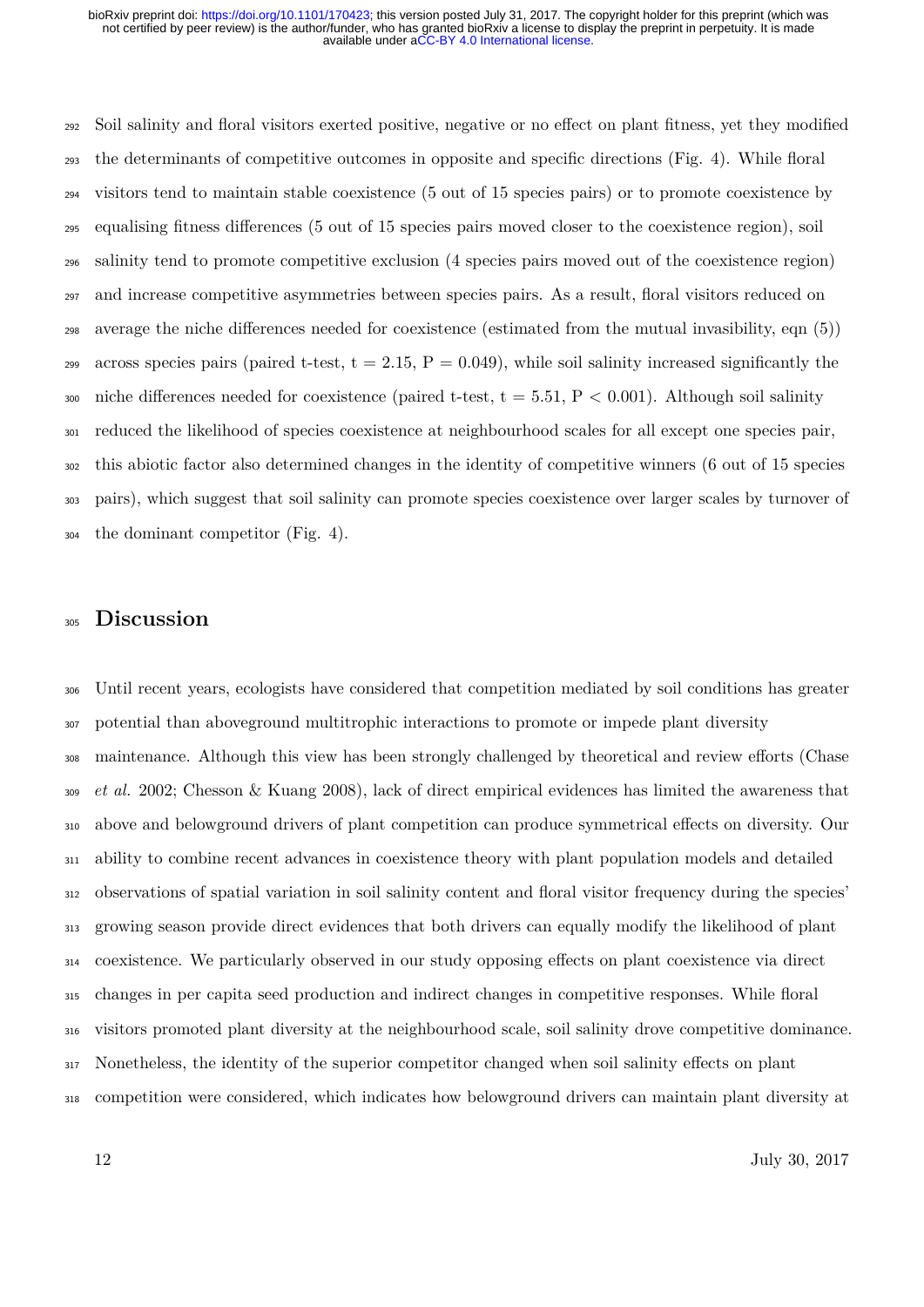<sup>319</sup> larger scales by spatial changes in soil conditions.

 At the neighbourhood scale, floral visitors consistently promoted species coexistence by reducing the niche differences needed to overcome fitness differences between species pairs (Fig. 4). The positive <sup>322</sup> effect of floral visitors on diversity did not only occur due to a facilitative effect expected from <sup>323</sup> mutualistic interactions. Rather, we observed both positive and negative effects on plant fecundity. For instance, floral visitors strongly increased the seed production in the absence of competition and <sup>325</sup> reduced to a lesser extent the negative effect of competition on the seed production of *C. fuscatum*  individuals. At the other extreme, floral visitors reduced the fecundity of species such as *L. marocanum* and *P. paludosa* by both reducing seed production in the absence of competition and increasing their sensitivity to competition (Fig. 3b and 3c). In our study, the distinct floral visitors' assemblages 329 observed for these species help to explain these different effects. While bee and fly pollinators mainly visited *C. fuscatum* individuals, beetles were the main visitor of *L. marocanum* individuals. Although it has been observed that some beetles can be good pollinators in Mediterranean ecosystems (Bartomeus *et al.* 2008), most of the beetles in our study were pollen feeder species belonging to the genera *Chrysomelidae* and *Melyridae* (Wäckers *et al.* 2007).

334 Critically, the equalising effect of floral visitors on plant coexistence likely happened because positive 335 and negative effects were influenced by the species' competing ability. The negative effect of floral 336 visitors occurred for those species that were on average superior competitors, whereas positive effects <sup>337</sup> occurred for the inferior competitors. This process arises from the fact that our system was dominated <sup>338</sup> by non-specialist interactions and may be a common scenario in this type of systems. Beetles acted as <sup>339</sup> herbivores that tend to focus on the most abundant resource, and therefore target the most abundant <sup>340</sup> species (Table 1). Meanwhile, species with high pollination dependence (i.e. self-incompatibile mating <sup>341</sup> system), tend to be subdominant and the ones that benefit substantially from pollinator's visits (Tur *et* 342 *al.* 2013). Although we did not observe that floral visitors in our system produce a stabilising effect on <sup>343</sup> plant coexistence (Fig. 4a, none of the arrows move to the right side of the graph indicating increased 344 niche differentiation under the effect of floral visitors), this does not mean that this density-dependent 345 effect can occur in more specialised systems. In fact, recent studies suggest that equalising and 346 stabilising effects occur in combination. Many plant species trade-off between being sufficiently 347 specialised to differentiate in their pollination niche, while being able to attract a sufficient number of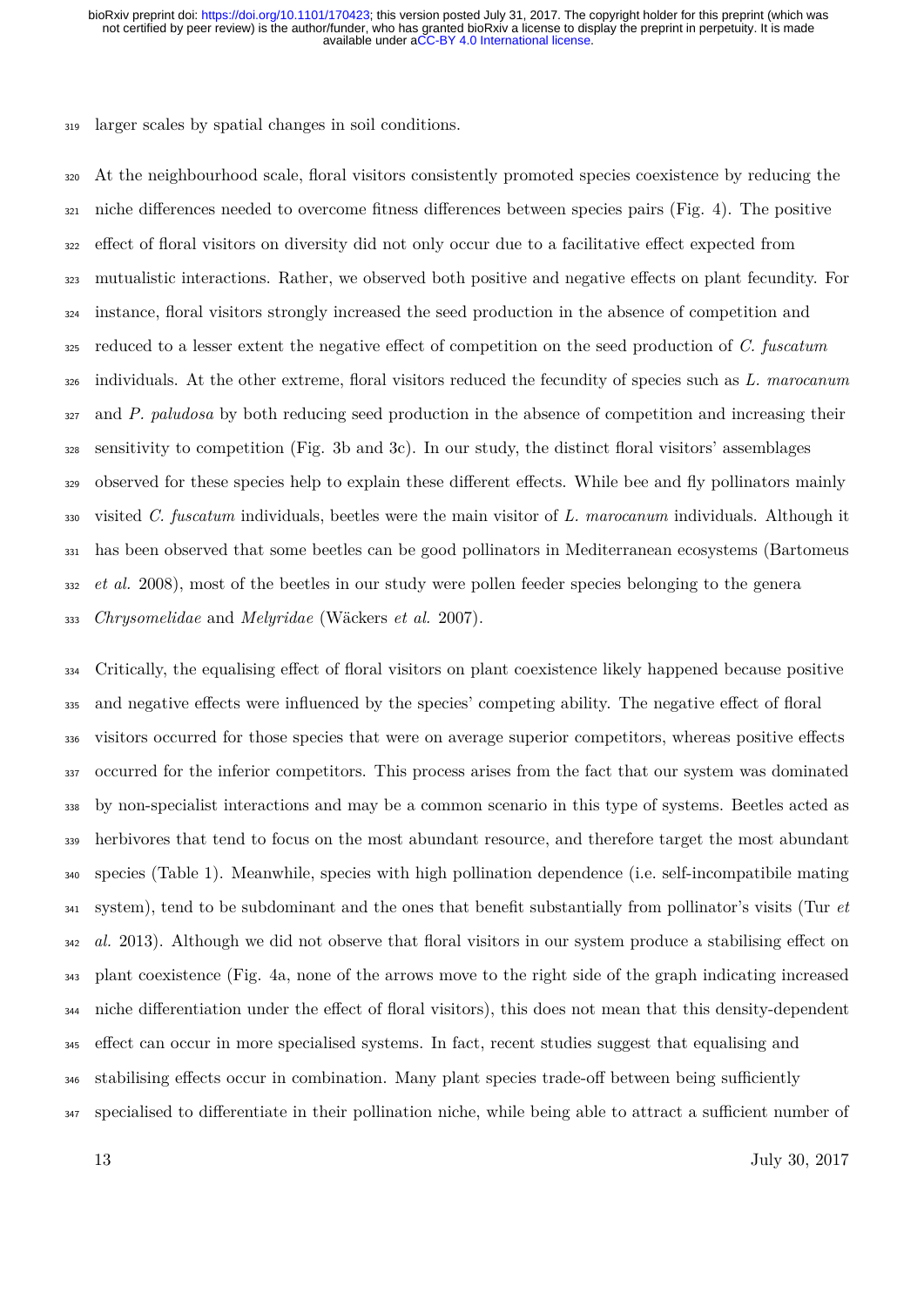mutualistic partners (Vamosi *et al.* 2014; Coux *et al.* 2016).

 Conversely to floral visitors, soil salinity promoted competitive exclusion at the neighbourhood scales of species interactions and it did so by reducing niche dierences and increasing fitness dierences among species pairs (Fig. 4b). Nevertheless, the identity of the competitive winner changed across contrasting soil salinity conditions. For instance, *B. macrocarpa* and *L. maroccanus* were competitive winners under low soil salinity concentrations but they were competitive losers against *P. paludosa* under high soil salinity concentrations. For the particular case of *P. paludosa*, competitive superiority came mostly <sup>355</sup> from the strong positive effect of salinity in reducing its sensitivity to competitive interactions rather than from an increase in the species' ability to produce seeds in the absence of neighbours (Fig. 3f). <sup>357</sup> The consistent effect of soil salinity in determining competitive exclusion across species pairs predicts reduction of species diversity in homogeneous landscapes under constant soil salinity conditions, favouring species that either prefer or refuse salt. But in heterogeneous landscapes like our system, diversity is maintained because of the species' inability to be competitive superiors across all soil salinity conditions. Indeed, these results align with the well-known effect of environmental heterogeneity on promoting diversity (Chesson 2000), and agree also with spatial patterns of species turnover found for very similar salty grasslands in other Mediterranean areas (Pavoine *et al.* 2011). Yet, our results highlight that competitive interaction rather than niche partition (see Rosenzweig 1995; Allouche *et al.* 2012) is likely the main mechanisms driving documented patterns of species turnover.

<sup>366</sup> Our methodological approach is novel in showing how to incorporate the effect of different abiotic and biotic variables into the estimation of niche and fitness dierences between species pairs from models that describes species population dynamics via species' vital rates and interactions coefficients. Our methodology is readily available to be extended to consider other kinds of interactions beyond the scope of this study such as herbivores, leaf pathogens and roots mutualisms. These interactions could potentially explain changes in fecundity of those species for which soil salinity and floral visitors did not 372 have a significant effect (Landwehr *et al.* 2002; Mitchell 2003; Pan *et al.* 2015). More generally, future research needs to fully consider the influence of multiple abiotic and biotic aboveground and belowground interactions on niche and fitness dierences for significantly advancing our fundamental knowledge of how diversity is maintained.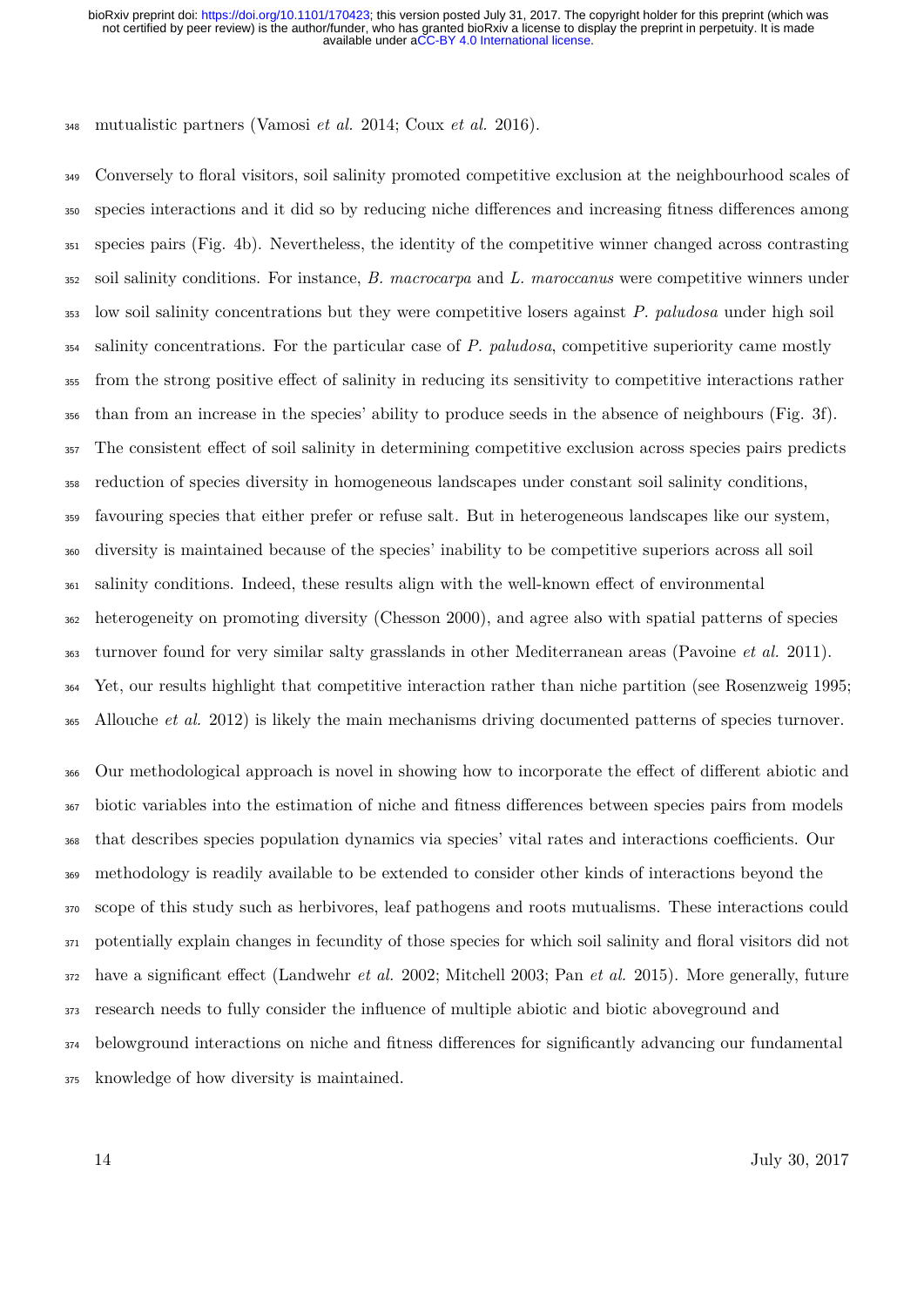376 Another important step when studying the effect of multitrophic interactions on plant coexistence is to 377 move from direct pairwise effects to include "higher order effects" among species (Mayfield & Stouffer 378 2017). Higher order effects occur when the presence of a third species changes per capita competitive 379 interactions within a species pair. One main challenge to this is to achieve sufficient sampling size to capture the variability in species composition and multitrophic interactions (Levine *et al.* 2017). For example, our study does not support such complexity view as model selection by AIC highlighted a 382 common effect of floral visitors and soil salinity across species. However, this could be caused because we measured interactions in a relatively dry year and the abundance of some floral visitors groups such as bees and butterflies were low. This last point also makes us aware that climatic variability across years is another layer of complexity that we do not include in our study. Variation between years in the amount of rainfall can change the spatial configuration of soil salinity conditions as well as change the 387 strength and the specificity of the effect of floral visitors on competitive interactions.

 In summary, our study shows that soil conditions and multitrophic interactions represented by floral visitors have contrasting outcomes in determining coexistence at the neighbourhood scale of plant species interactions. While soil salinity promotes competitive exclusion, floral visitors promote coexistence. These dierences were mostly explained by equalising processes rather than by stabilising processes. Nevertheless, soil salinity promotes coexistence over larger scales by changing the identity of the competitive winner under contrasting soil salinity conditions. Together, our results highlight that abiotic and biotic determinants of plant diversity are operating at distinct scales. Future research 395 addressing more complexity by including several abiotic and biotic factors, high order effects, and climate variation are needed.

### **Author's contribution**

 I.B. and O.G. designed the study. J.B.L and O.G. conducted fieldwork. All authors analysed the results and wrote the manuscript.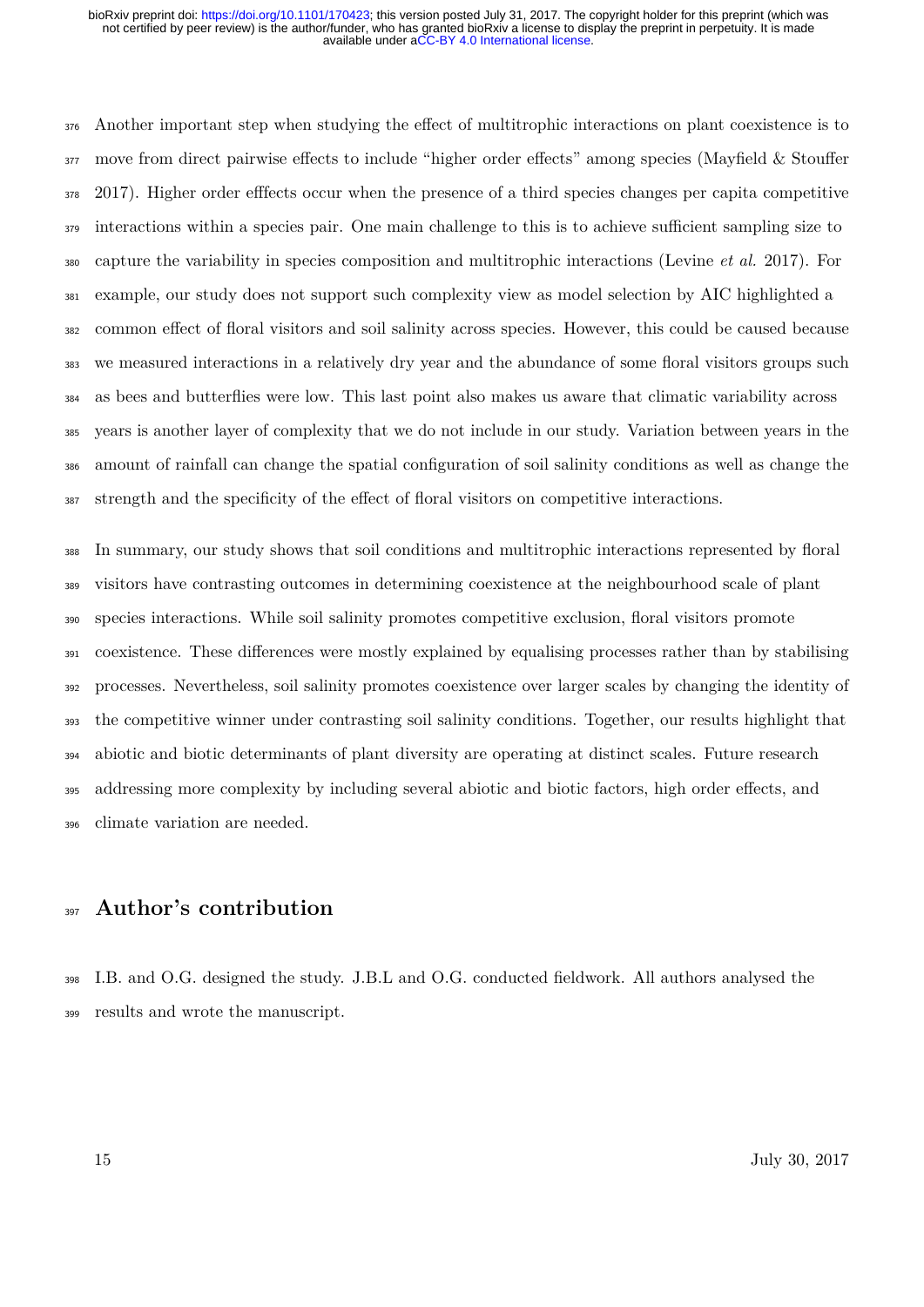# **Acknowledgments**

- O.G. acknowledges postdoctoral financial support provided by the European Union Horizon 2020
- research and innovation program under the Marie Sklodowska-Curie grant agreement No
- 661118-BioFUNC. I.B and O.G. acknowledge also financial support provided by the Spanish Ministry
- of Economy and Competitiveness, Explora Program (CGL2014-61590-EXP, LINCX). J.B.L thanks
- Francisco Rodriguez-Sanchez for his useful tips and templates to develop all this work in markdown.
- We thank Curro Molina and Oscar Aguado for their help in field work and identifying insect species.
- <sup>407</sup> We also thank the Doñana NP staff for granting access to Caracoles Ranch, and Manu Saunders for her
- manuscript review.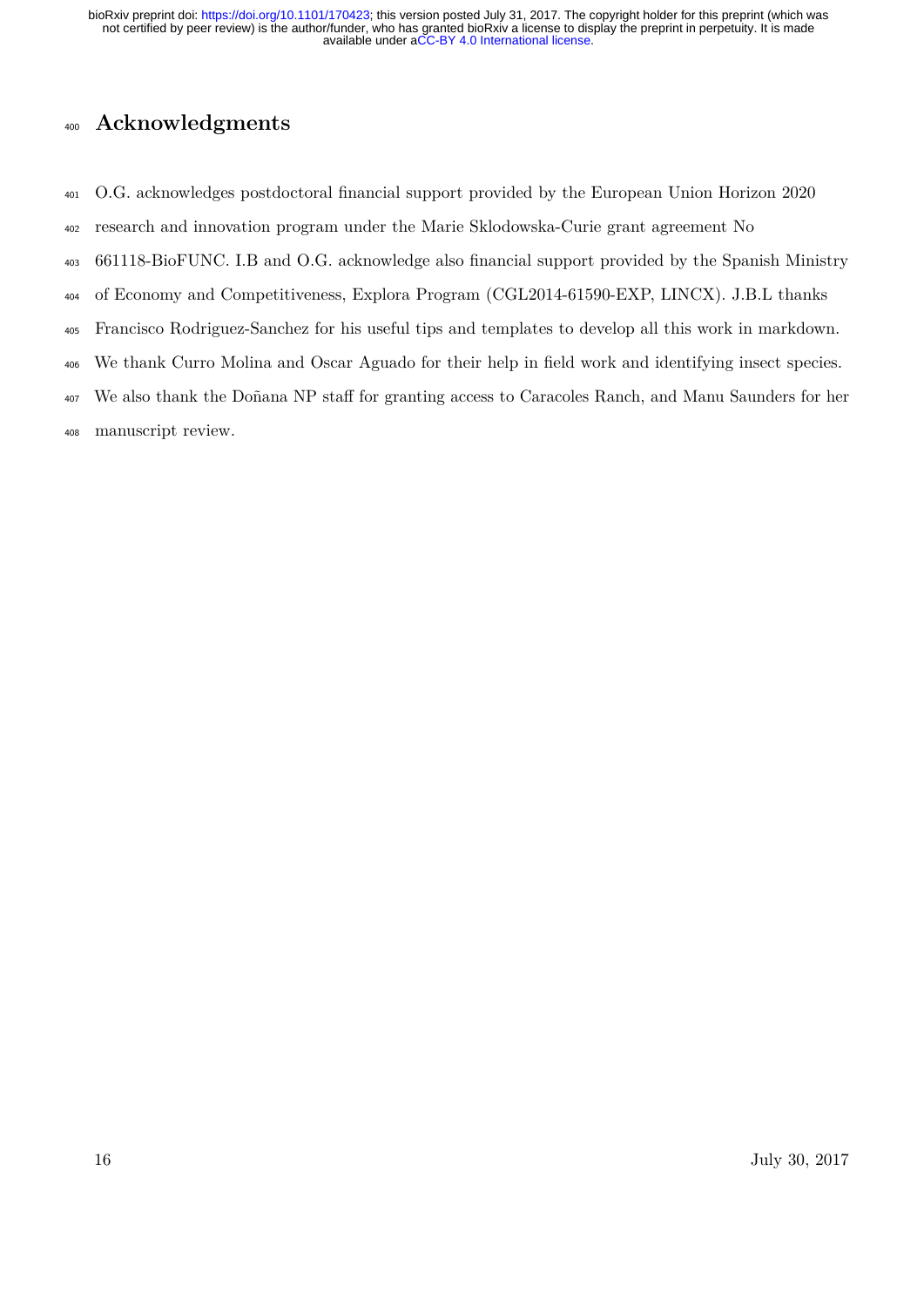# **References**

1.

- Allouche, O., Kalyuzhny, M., Moreno-Rueda, G., Pizarro, M. & Kadmon, R. (2012). Area–heterogeneity
- <sup>412</sup> tradeoff and the diversity of ecological communities. *Proc. Natl. Acad. Sci. USA.*, 109, 17495–17500.

2.

- Bagchi, R., Gallery, R.E., Gripenberg, S., Gurr, S.J., Narayan, L. & Addis, C.E. *et al.* (2014).
- Pathogens and insect herbivores drive rainforest plant diversity and composition. *Nature*, 506, 85–88.

3.

 Bartomeus, I., Bosch, J. & Vilà, M. (2008). High invasive pollen transfer, yet low deposition on native stigmas in a Carpobrotus-invaded community. *Ann. Bot.*, 102, 417–424.

4.

- Bastolla, U., Fortuna, M.A., Pascual-García, A., Ferrera, A., Luque, B. & Bascompte, J. (2009). The architecture of mutualistic networks minimizes competition and increases biodiversity. *Nature*, 458, 1018–1020.
- 5.
- Benadi, G., Blüthgen, N., Hovestadt, T. & Poethke, H.-J. (2013). When can plant-pollinator interactions promote plant diversity? *Am. Nat.*, 182, 131–146.

6.

- Bennett, J.A., Maherali, H., Reinhart, K.O., Lekberg, Y., Hart, M.M. & Klironomos, J. (2017).
- Plant-soil feedbacks and mycorrhizal type influence temperate forest population dynamics. *Science*, 355, 181–184.

7.

- Carvalheiro, L.G., Biesmeijer, J.C., Benadi, G., Fründ, J., Stang, M. & Bartomeus, I. *et al.* (2014).
- 432 The potential for indirect effects between co-flowering plants via shared pollinators depends on resource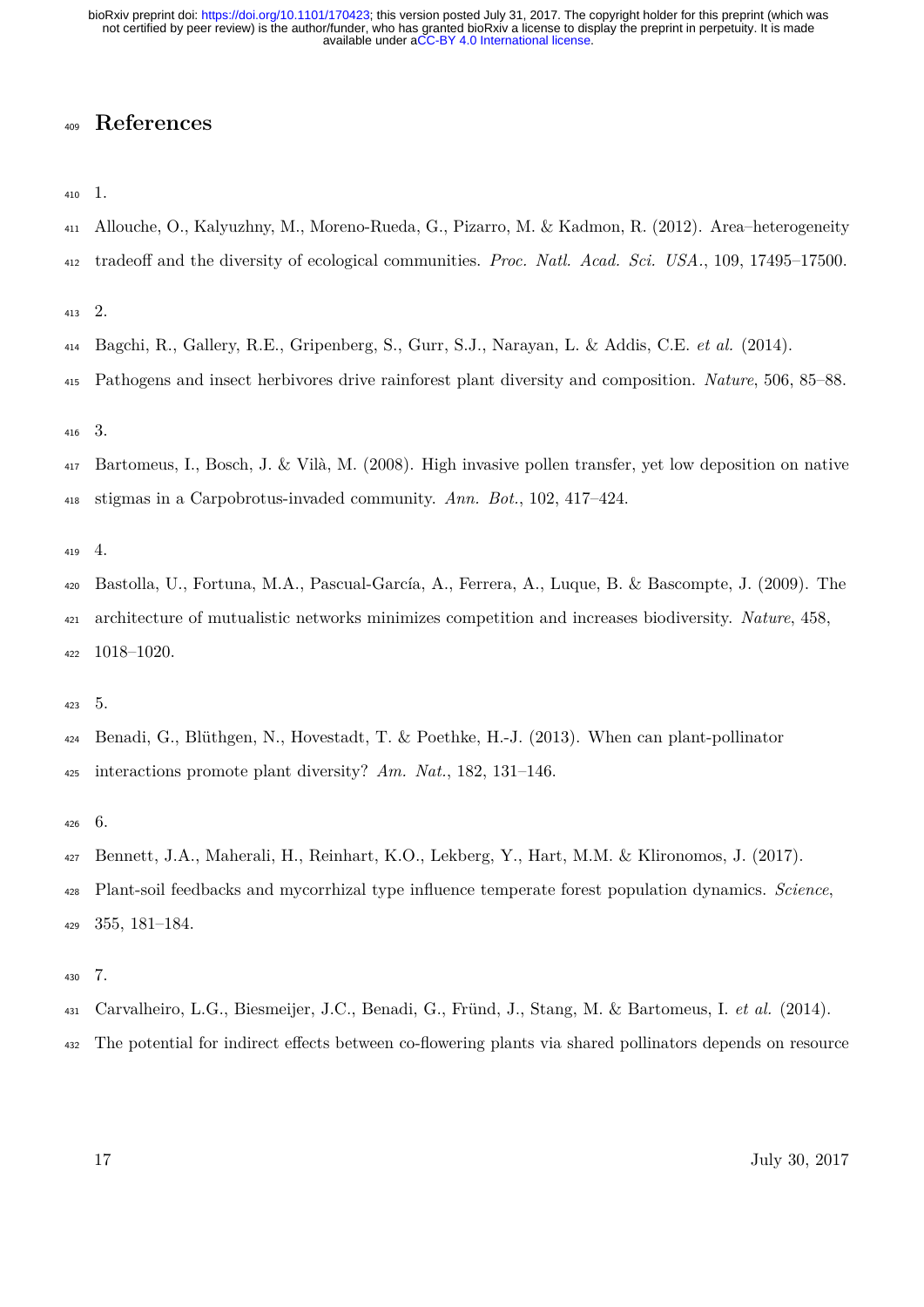abundance, accessibility and relatedness. *Ecol. Lett.*, 17, 1389–1399.

- 8.
- Chase, J.M., Abrams, P.A., Grover, J.P., Diehl, S., Chesson, P. & Holt, R.D. *et al.* (2002). The
- interaction between predation and competition: A review and synthesis. *Ecol. Lett.*, 5, 302–315.
- 9.
- Chesson, P. (2000). Mechanisms of maintenance of species diversity. *Annu. Rev. Ecol. Syst.*, 31, 343–366.
- 10.
- Chesson, P. (2012). Species competition and predation. In: *Encyclopedia of Sustainability Science and Technology*. (ed. Meyers, R.A.). Springer, New York, pp. 10061–10085.
- 11.
- Chesson, P. & Kuang, J.J. (2008). The interaction between predation and competition. *Nature*, 456, 235–238.
- 12.
- Clemente, L., García, L.V., Espinar, J.L., Cara, J.S. & Moreno, A. (2004). Las marismas del Parque Nacional de Doñana. *Investigaciøn y Ciencia*, 332, 72–83.
- 13.
- Coux, C., Rader, R., Bartomeus, I. & Tylianakis, J.M. (2016). Linking species functional roles to their network roles. *Ecol. Lett.*, 19, 762–770.
- 14.
- Craine, J.M. & Dybzinski, R. (2013). Mechanisms of plant competition for nutrients, water and light. *Funct. Ecol.*, 27, 833–840.
- 15.
- Fitter, A. (1977). Influence of mycorrhizal infection on competition for phosphorus and potassium by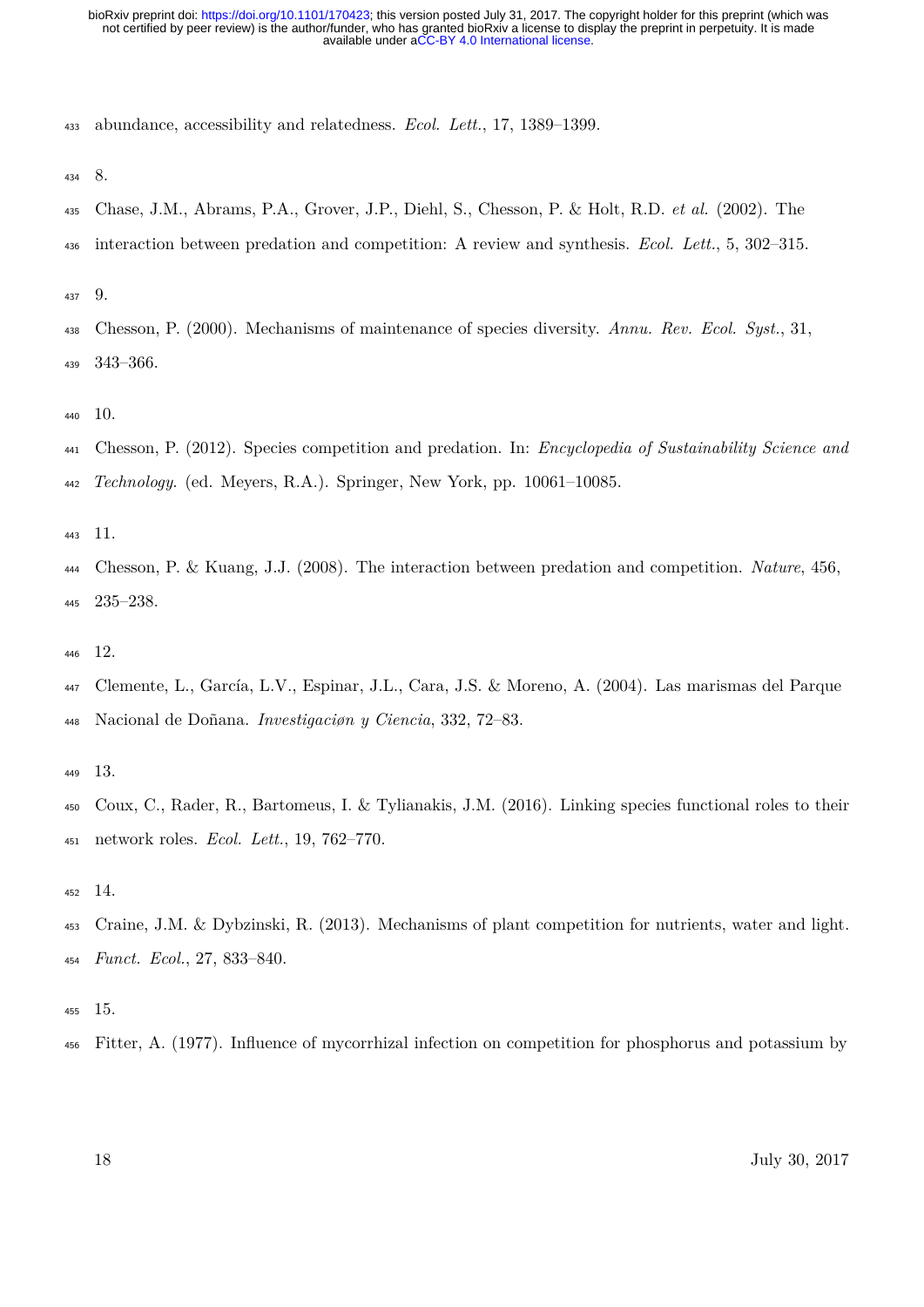two grasses. *New Phytol.*, 79, 119–125.

16.

 Flowers, T. & Yeo, A. (1986). Ion relations of plants under drought and salinity. *Funct. Plant Biol.*, 13, 75–91.

17.

Flowers, T.J. & Colmer, T.D. (2008). Salinity tolerance in halophytes. *New Phytol.*, 179, 945–963.

18.

- Fontaine, C., Dajoz, I., Meriguet, J. & Loreau, M. (2005). Functional diversity of plant–pollinator
- interaction webs enhances the persistence of plant communities. *PLoS Biol.*, 4, 129–135.

19.

- 467 Godoy, O. & Levine, J.M. (2014). Phenology effects on invasion success: Insights from coupling field experiments to coexistence theory. *Ecology*, 95, 726–736.
- 20.
- Hendriks, M., Ravenek, J.M., Smit-Tiekstra, A.E., Paauw, J.W., Caluwe, H. & Putten, W.H. *et al.*
- $_{471}$  (2015). Spatial heterogeneity of plant–soil feedback affects root interactions and interspecific
- competition. *New Phytol.*, 207, 830–840.

21.

- 474 Herrera, C.M. (2000). Flower-to-seedling consequences of different pollination regimes in an insect-pollinated shrub. *Ecology*, 81, 15–29.
- 22.
- Holt, R.D. (1977). Predation, apparent competition, and the structure of prey communities. *Theor. Popul. Biol.*, 12, 197–229.
- 23.
- $_{480}$  Hu, Y. & Schmidhalter, U. (2005). Drought and salinity: A comparison of their effects on mineral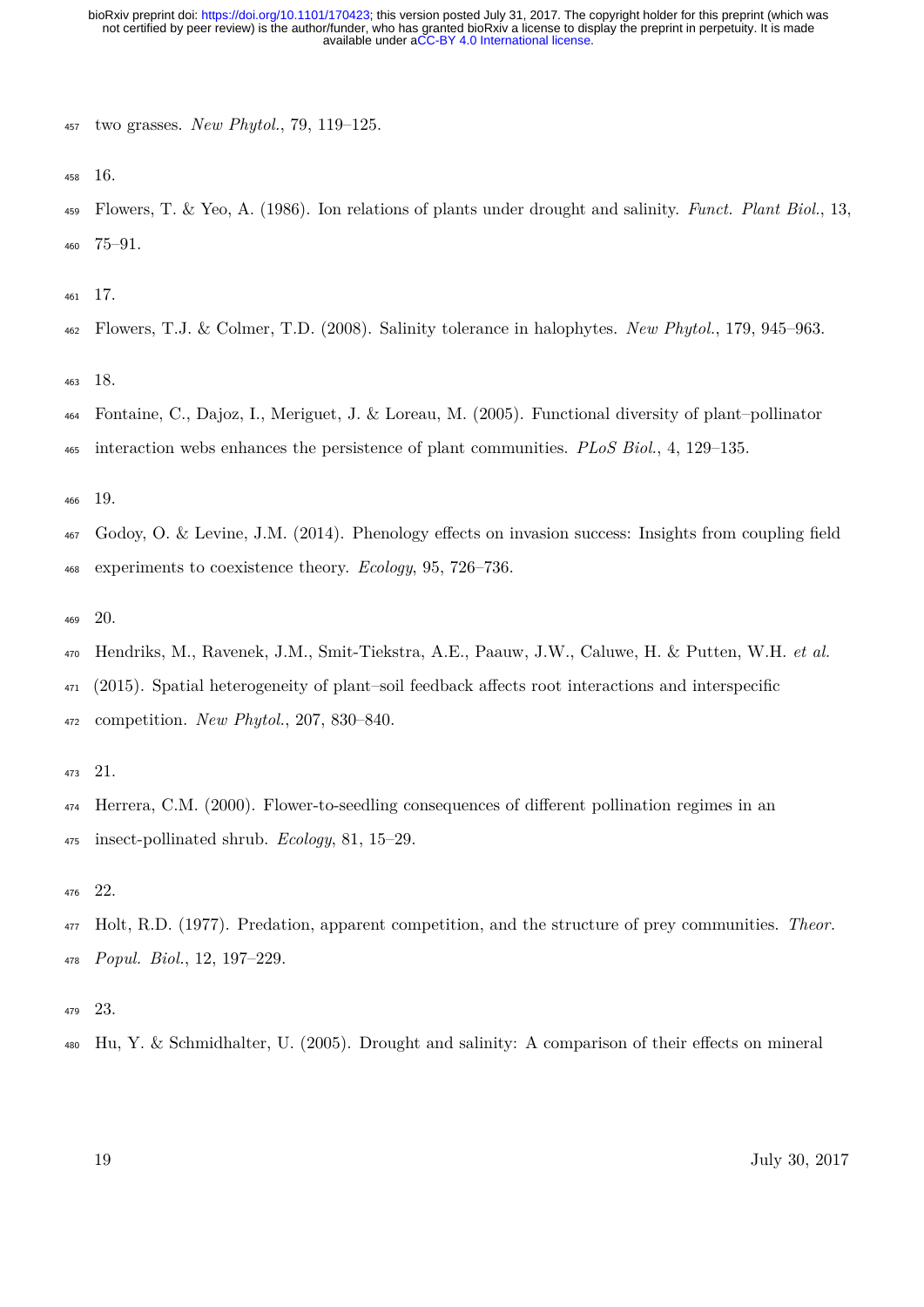nutrition of plants. *J. Plant Nutr. Soil Sci.*, 168, 541–549.

24.

- Kuang, J.J. & Chesson, P. (2010). Interacting coexistence mechanisms in annual plant communities:
- Frequency-dependent predation and the storage eect. *Theor. Popul. Biol.*, 77, 56–70.

25.

- Landwehr, M., Hildebrandt, U., Wilde, P., Nawrath, K., Tóth, T. & Biró, B. *et al.* (2002). The
- arbuscular mycorrhizal fungus Glomusgeosporum in European saline, sodic and gypsum soils.

*Mycorrhiza*, 12, 199–211.

26.

 Levine, J.M. & HilleRisLambers, J. (2009). The importance of niches for the maintenance of species diversity. *Nature*, 461, 254–257.

27.

 Levine, J.M., Bascompte, J., Adler, P.B. & Allesina, S. (2017). Beyond pairwise mechanisms of species coexistence in complex communities. *Nature*, 546, 56–64.

28.

496 Mayfield, M.M. & Stouffer, D.B. (2017). Higher-order interactions capture unexplained complexity in diverse communities. *Nat. Ecol. Evol.*, 1, 0062.

29.

 Mitchell, C.E. (2003). Trophic control of grassland production and biomass by pathogens. *Ecol. Lett.*, 6, 147–155.

30.

 Morris, R.J., Lewis, O.T. & Godfray, H.C.J. (2004). Experimental evidence for apparent competition in a tropical forest food web. *Nature*, 428, 310–313.

31.

Morris, W.F., Bronstein, J.L. & Wilson, W.G. (2003). Three-way coexistence in obligate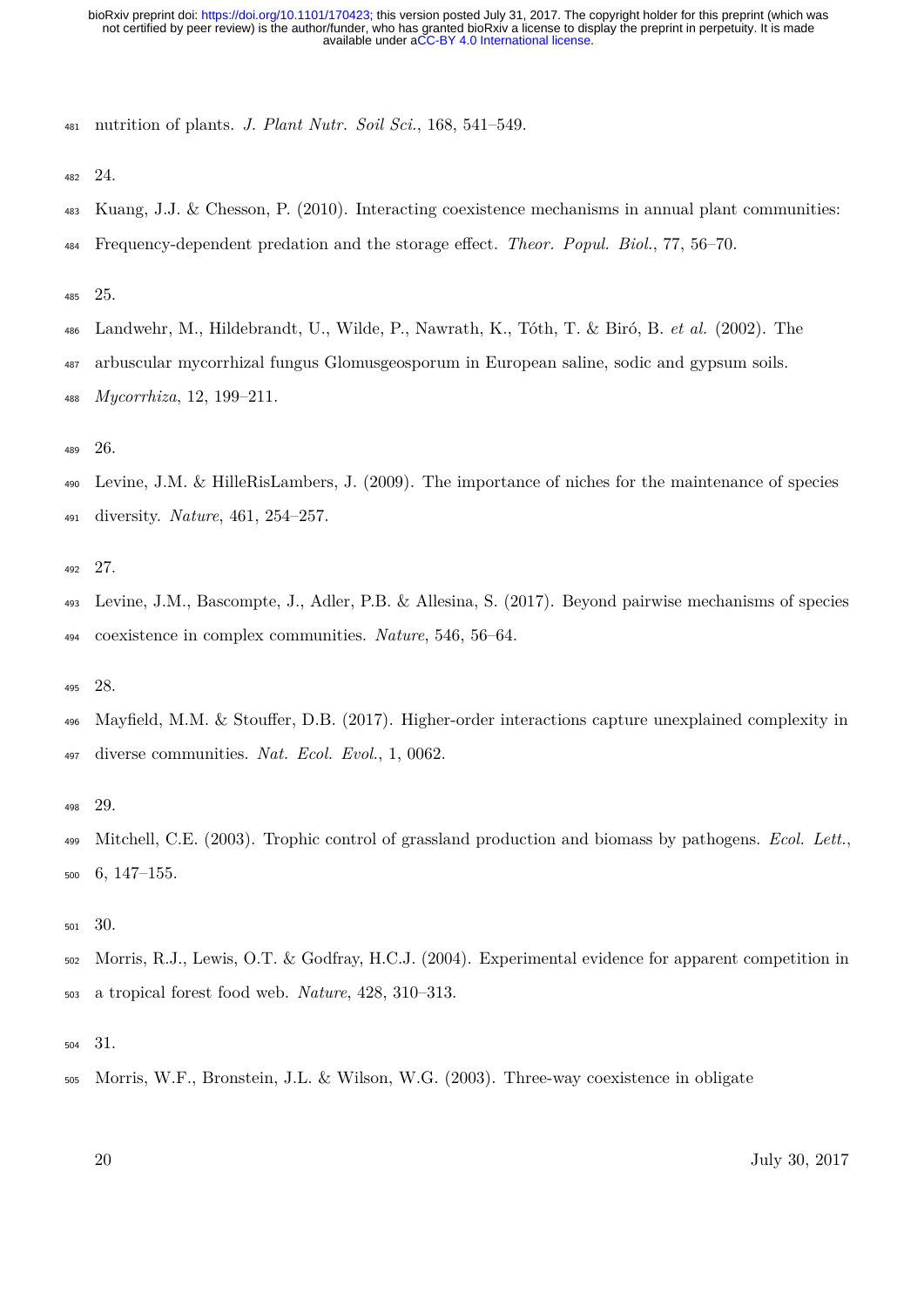mutualist-exploiter interactions: The potential role of competition. *Am. Nat.*, 161, 860–875.

32.

508 Morris, W.F., Vázquez, D.P. & Chacoff, N.P. (2010). Benefit and cost curves for typical pollination mutualisms. *Ecology*, 91, 1276–1285.

33.

Muñoz-Reinoso, J.C. & García Novo, F. (2000). Vegetation patterns on the stabilized sands of Doñana

Biological Reserve. In: *Proceedings IAVS symposium*. pp. 162–165.

34.

514 Olff, H. & Ritchie, M.E. (1998). Effects of herbivores on grassland plant diversity. *Trends Ecol. Evol.*, 13, 261–265.

35.

 Ollerton, J., Winfree, R. & Tarrant, S. (2011). How many flowering plants are pollinated by animals? *Oikos*, 120, 321–326.

36.

Pan, C., Zhao, H., Feng, Q., Liu, J., Liu, L. & Cai, Y. *et al.* (2015). Temporal variations of

ground-dwelling arthropods in relation to grassland salinization. *Europ. J. Soil Biol.*, 68, 25–32.

37.

Parker, I.M., Saunders, M., Bontrager, M., Weitz, A.P., Hendricks, R. & Magarey, R. *et al.* (2015).

Phylogenetic structure and host abundance drive disease pressure in communities. *Nature*, 520,

542–544.

38.

Pauw, A. (2013). Can pollination niches facilitate plant coexistence? *Trends Ecol. Evol.*, 28, 30–37.

39.

Pavoine, S., Vela, E., Gachet, S., De Bélair, G. & Bonsall, M.B. (2011). Linking patterns in phylogeny,

traits, abiotic variables and space: A novel approach to linking environmental filtering and plant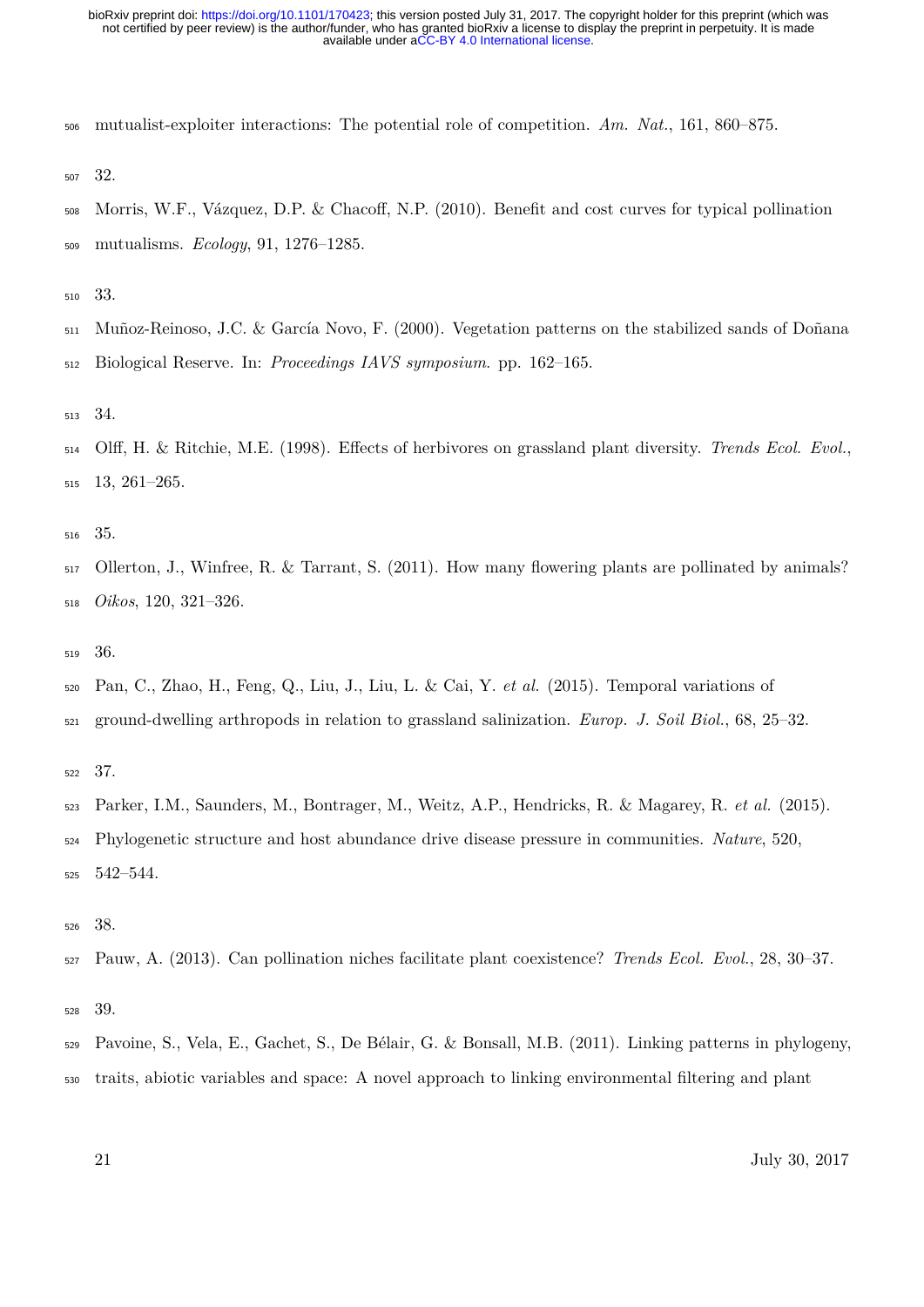community assembly. *J. Ecol.*, 99, 165–175.

40.

 R Core Team. (2016). *R: A language and environment for statistical computing*. R Foundation for Statistical Computing, Vienna, Austria.

41.

Raynaud, X. & Leadley, P.W. (2004). Soil characteristics play a key role in modeling nutrient

competition in plant communities. *Ecology*, 85, 2200–2214.

42.

 Rosenzweig, M. (1995). *Species diversity in space and time*. Cambridge University Press, Cambridge, UK.

43.

- Stump, S.M. & Chesson, P. (2017). How optimally foraging predators promote prey coexistence in a variable environment. *Theor. Popul. Biol.*, 114, 40–58.
- 44.
- Thompson, J.D. (2001). How do visitation patterns vary among pollinators in relation to floral display and floral design in a generalist pollination system? *Oecologia*, 126.
- 45.
- Tilman, D. (1994). Competition and biodiversity in spatially structured habitats. *Ecology*, 75, 2–16.

46.

- Tilman, D. (2006). Interspecific competition and multispecies coexistence. In: *Theoretical Ecology*. 3rd edn (eds R.May & A.McLean). Oxford University Press, Oxford, pp. 84–97.
- 47.
- Tur, C., Castro-Urgal, R. & Traveset, A. (2013). Linking plant specialization to dependence in interactions for seed set in pollination networks. *PloS ONE*, 8, e78294.

48.

22 July 30, 2017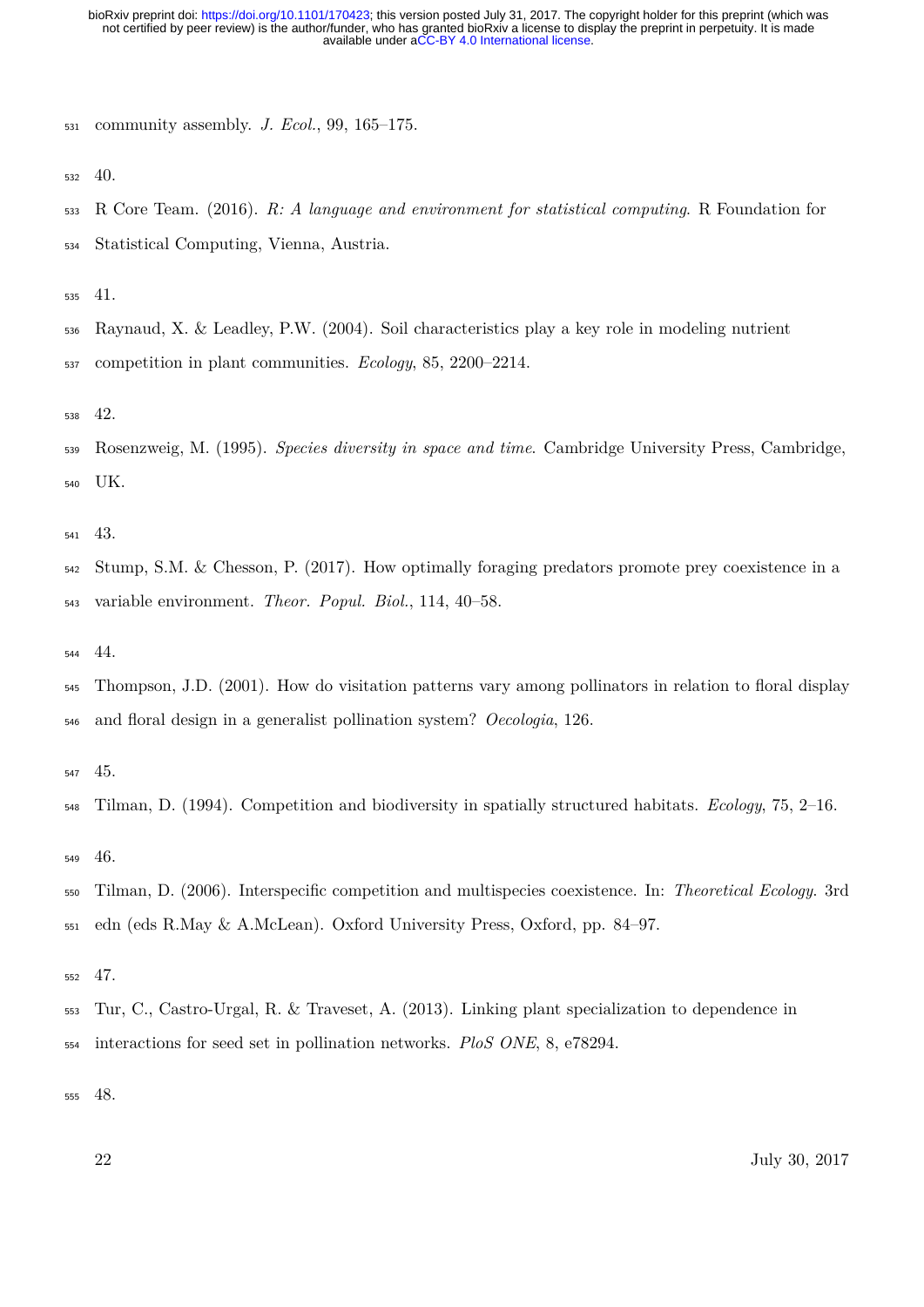- Vamosi, J.C., Moray, C.M., Garcha, N.K., Chamberlain, S.A. & Mooers, A.Ø. (2014). Pollinators visit
- related plant species across 29 plant–pollinator networks. *Ecol. Evol.*, 4, 2303–2315.

49.

- Waites, A.R. & Ågren, J. (2004). Pollinator visitation, stigmatic pollen loads and among-population
- variation in seed set in Lythrum salicaria. *J. Ecol*, 92, 512–526.
- 50.
- Wäckers, F.L., Romeis, J. & Rijn, P. van. (2007). Nectar and pollen feeding by insect herbivores and
- implications for multitrophic interactions. *Annu. Rev. Entomol.*, 52, 301–323.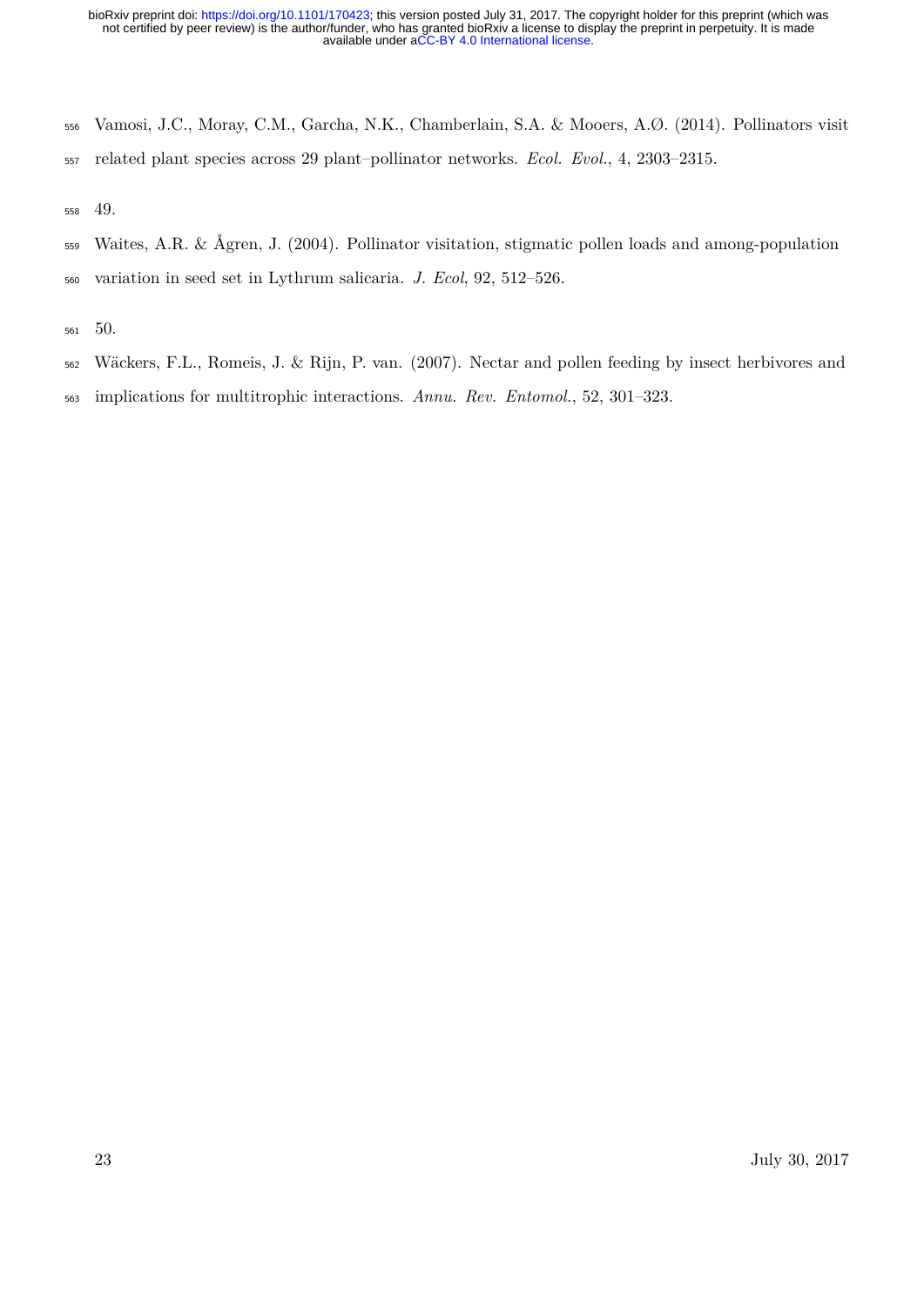<sup>564</sup> **Table 1**. List of species observed in Caracoles Ranch. Code and taxonomic family of each species is <sup>565</sup> provided. Sample size represents the total number of individuals sampled for each focal species, and it <sup>566</sup> is correlated with their natural abundance at the study site.

| Species                 | Family          | Code        | Floral visitors | Sample size |
|-------------------------|-----------------|-------------|-----------------|-------------|
| Beta macrocarpa         | Amaranthaceae   | <b>BEMA</b> | Yes             | 289         |
| Chamaemelum fuscatum    | Asteraceae      | <b>CHFU</b> | Yes             | 162         |
| Chamaemelum mixtum      | Asteraceae      | <b>CHMI</b> | Yes             | $\bf 5$     |
| Centaurium tenuiflorum  | Gentianaceae    | <b>CETE</b> | N <sub>o</sub>  | 23          |
| Frankenia pulverulenta  | Frankeniaceae   | FRPU        | N <sub>o</sub>  | $\bf 5$     |
| Hordeum marinum         | Poaceae         | <b>HOMA</b> | N <sub>o</sub>  | 289         |
| Leontodon maroccanus    | Asteraceae      | <b>LEMA</b> | Yes             | 273         |
| Melilotus elengans      | Fabaceae        | <b>MEEL</b> | Yes             | 77          |
| Melilotus sulcatus      | Fabaceae        | <b>MESU</b> | Yes             | 229         |
| Plantago coronopus      | Plantaginaceae  | <b>PLCO</b> | N <sub>o</sub>  | 171         |
| Polypogon monspeliensis | Poaceae         | <b>POMO</b> | N <sub>o</sub>  | 20          |
| Pulicaria paludosa      | Asteraceae      | <b>PUPA</b> | Yes             | 124         |
| Scorzonera laciniata    | Asteraceae      | <b>SCLA</b> | Yes             | 101         |
| Spergularia rubra       | Caryophyllaceae | <b>SPRU</b> | Yes             | 44          |
| Sonchus asper           | Asteraceae      | SOAS        | Yes             | 87          |
| Suaeda splendens        | Amaranthaceae   | <b>SUSP</b> | No              | 29          |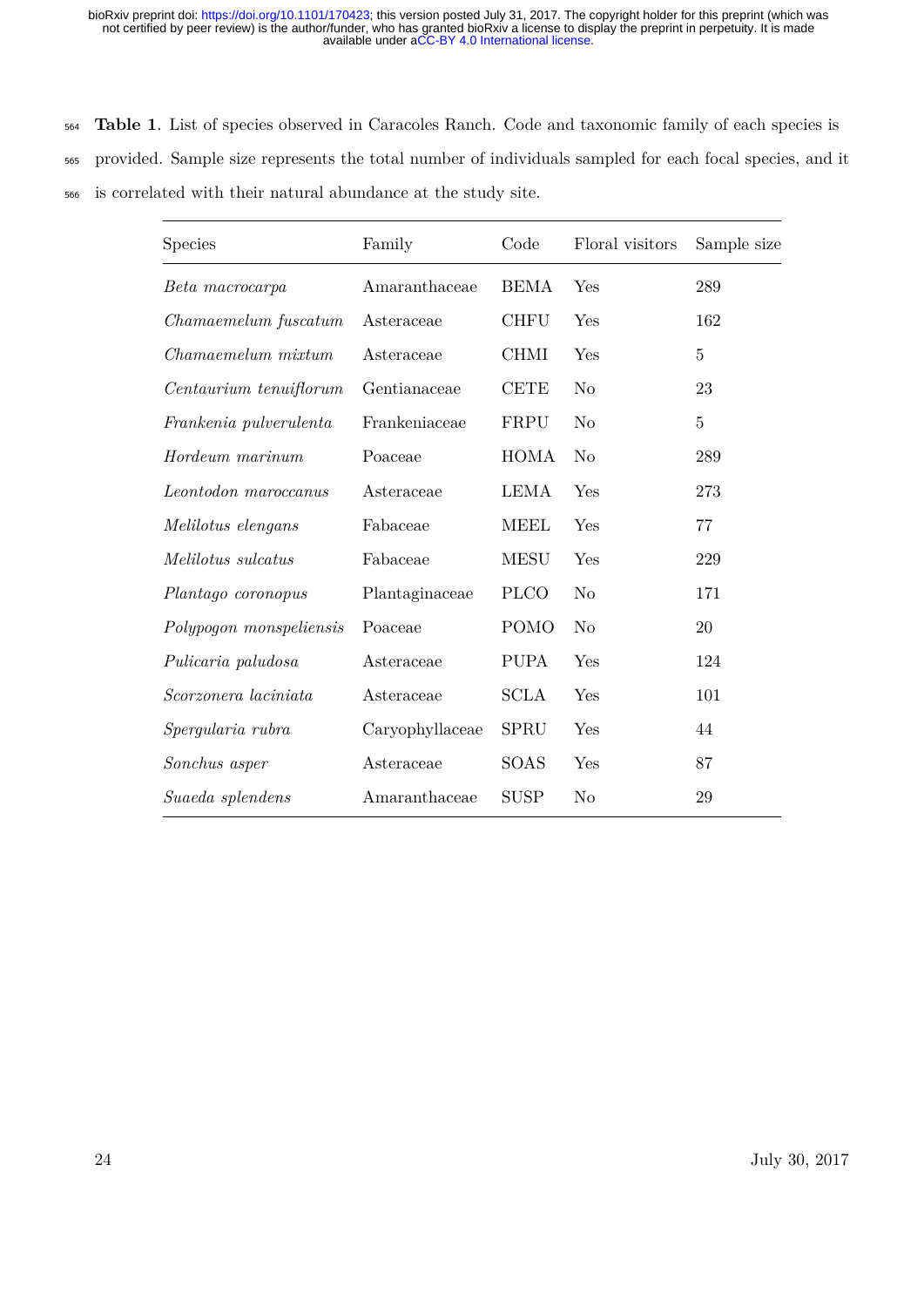

 **FIGURE 1.** For the six focal species this shows: total number of visits of the four groups of floral visitors (bees, beetles, butterflies and flies) (left panel) and species abundance along the salinity gradient (right panel). The amount of salinity experience during the life span of each species was measured as the sum of the electric conductivity in Ds/m measured bi-monthly. Note that the three Asteraceae species (a) CHFU, (c) LEMA and (e) PUPA had an order of magnitude more floral visits than the non-Asteraceae species (b) BEMA, (d) MEEL and (f) MESU. See Table 1 for species code.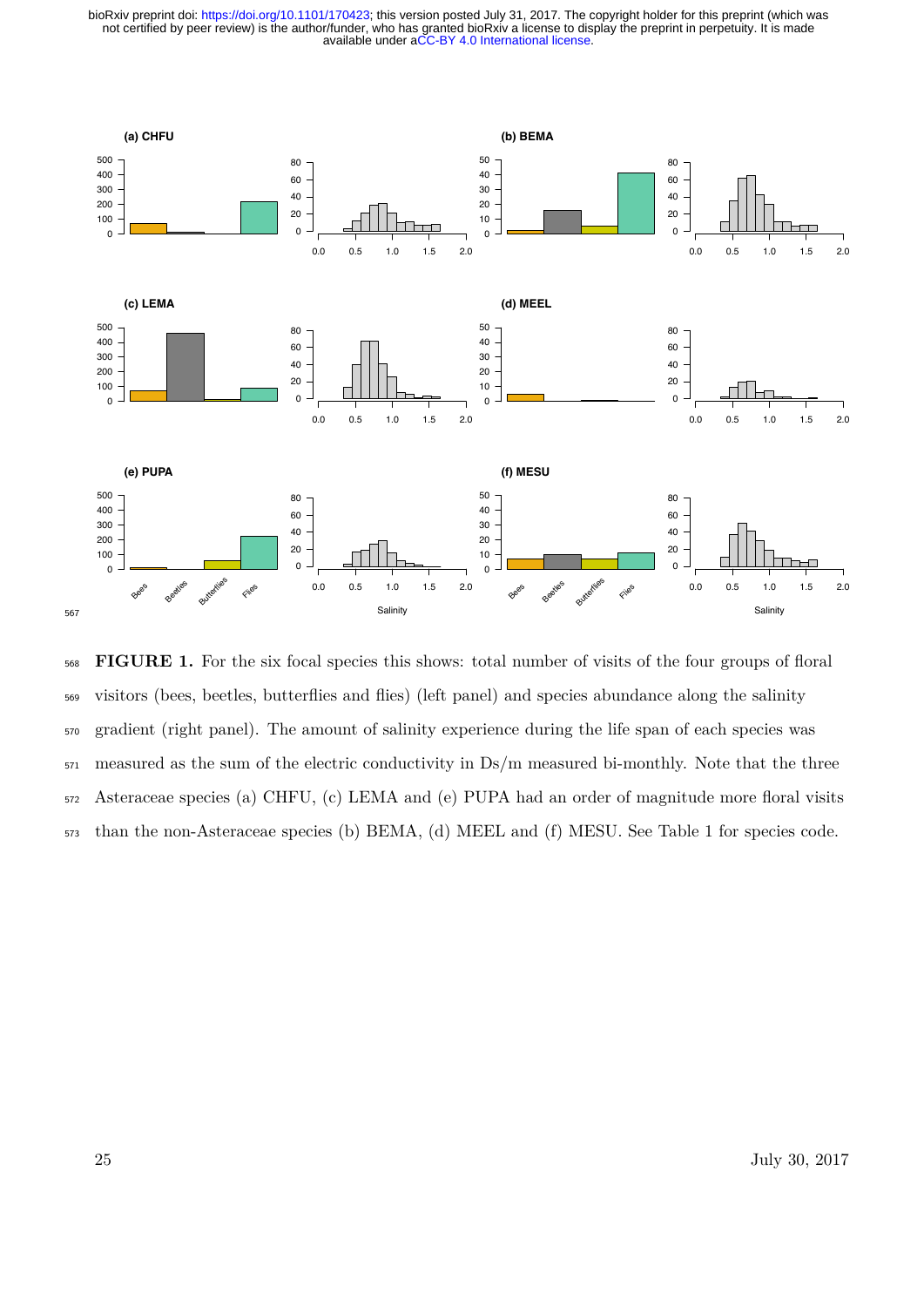available under [aCC-BY 4.0 International license.](http://creativecommons.org/licenses/by/4.0/) not certified by peer review) is the author/funder, who has granted bioRxiv a license to display the preprint in perpetuity. It is made bioRxiv preprint doi: [https://doi.org/10.1101/170423;](https://doi.org/10.1101/170423) this version posted July 31, 2017. The copyright holder for this preprint (which was



574

<sup>575</sup> **FIGURE 2.** Relationship between per capita seed production as a function of the number of <sup>576</sup> neighbours within a 7.5 cm radius area for the six studied plant species. The negative exponential <sup>577</sup> regressions are represented with the parameters estimated from the maximum likelihood approach and <sup>578</sup> median conditions of soil salinity and frequency of floral visitors experienced by each focal species. <sup>579</sup> Parameters estimates correspond to the AIC best-supported model, which were model 1 for (a) CHFU, <sup>580</sup> (c) LEMA and (e) PUPA and model 3 for (b) BEMA, (d) MEEL and (f) MESU. Intraspecific 581 competitive effects are represented with a solid black line whereas interspecific effects are represented <sup>582</sup> with a coloured dashed line.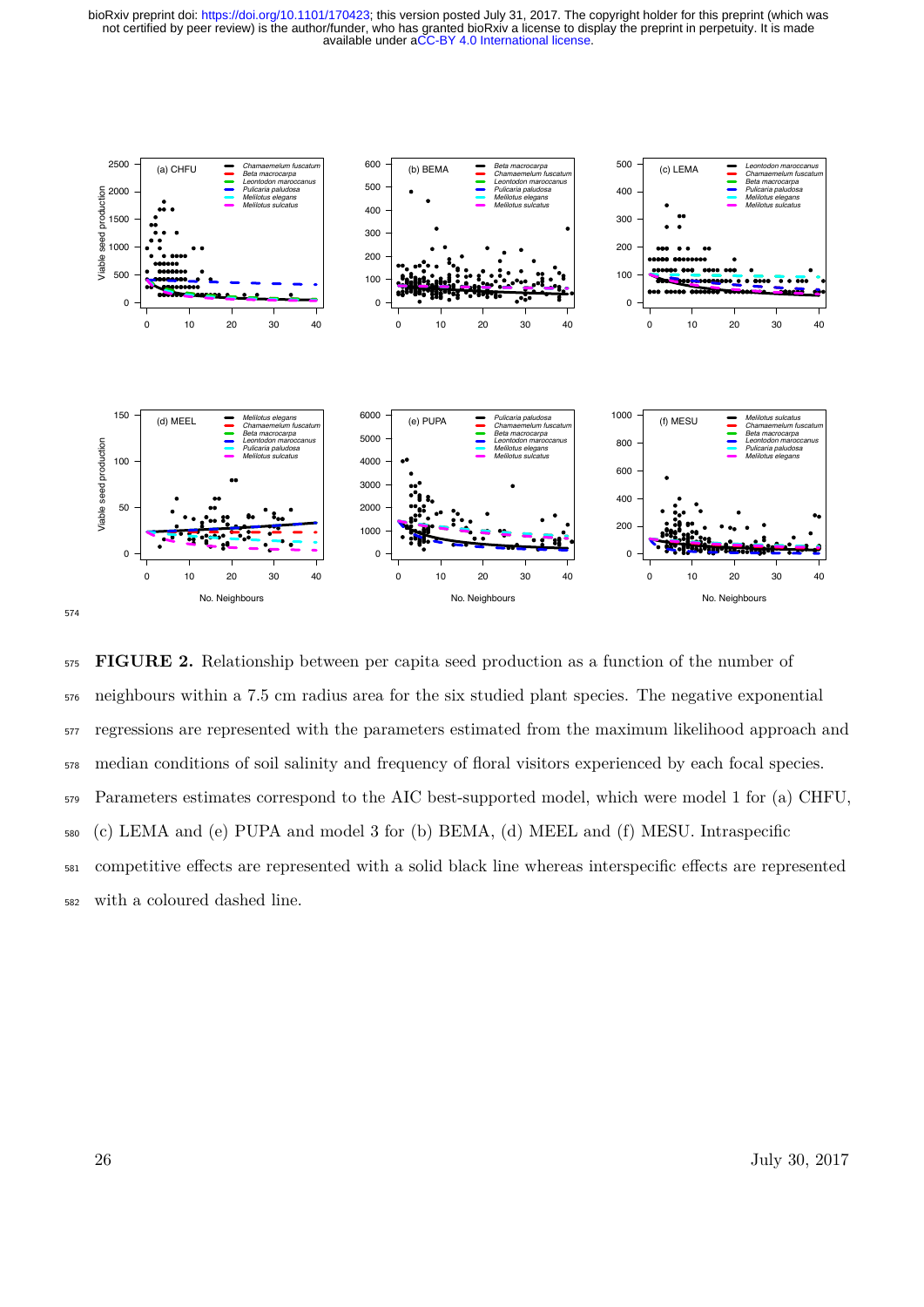



 **FIGURE 3.** Relationship between per capita seed production as a function of the number of neighbours according to three dierent conditions of floral visitors and soil salinity. Here is shown the three focal species (CHFU, LEMA, and PUPA) for which these abiotic and biotic factors had a significant common effect on species' fecundity (model 1). Upper panel contains floral visitors effects with black curves representing no floral visitation, green curves representing one or two visits, and red curves representing percentile 95 of floral visits (which ranges from 6 visits in *C. fuscatum* to 9 visits in *L. maroccanus* and *P. paludosa*). Lower panel contains soil salinity eects with black curves considering no salt in the soil, and green and red curves representing percentiles 50 and 95 respectively of the soil salinity sum over focal species life span.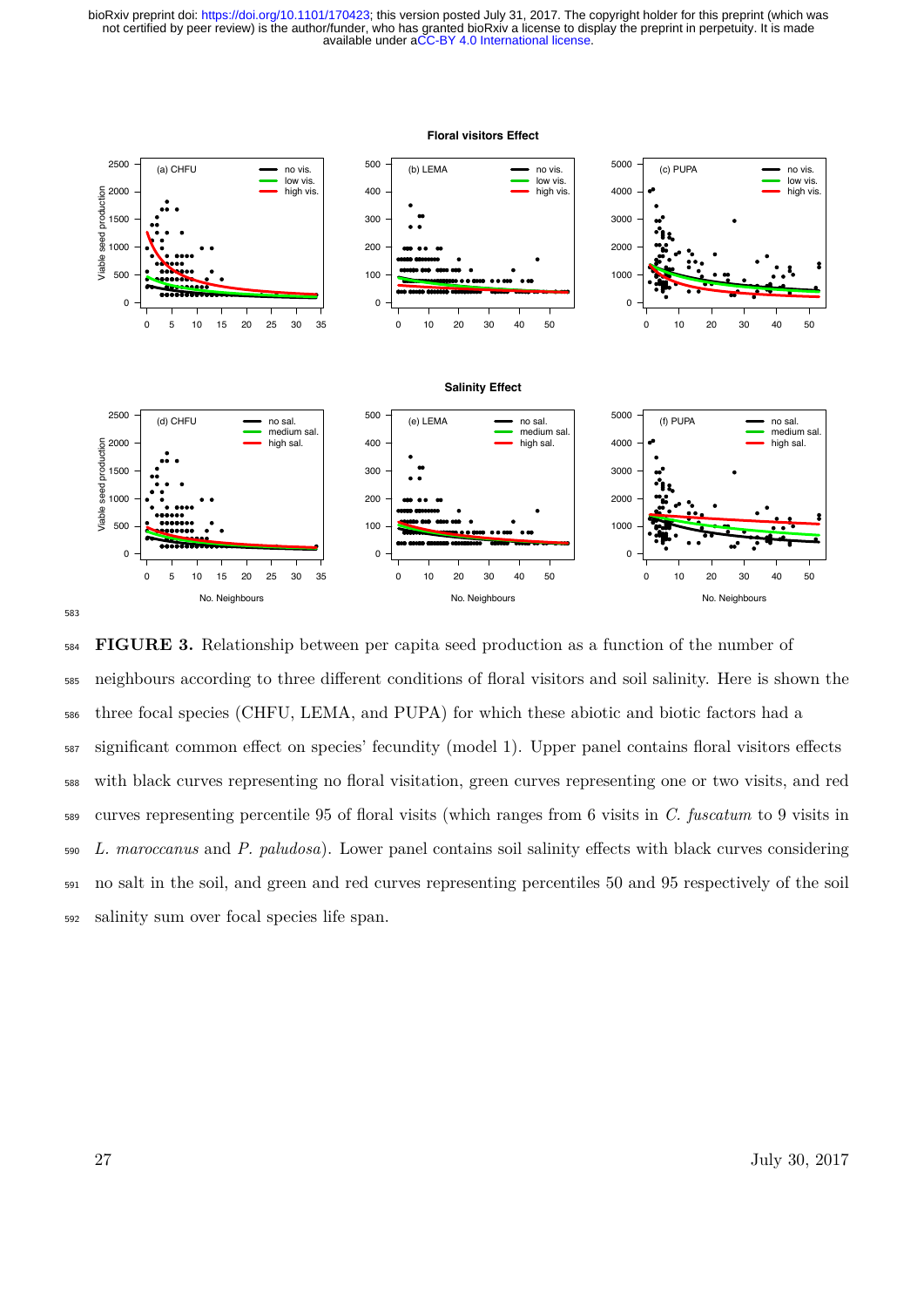

 **FIGURE 4.** Average fitness and stabilising niche dierences for each pair of species (denoted by a single point). Black solid points correspond to the situation of considering the eect of floral visitors (a) or soil salinity (b) on the determinants of competition outcomes, and white open points correspond to <sub>597</sub> the situation of not considering these effects. Dashed arrows connect both situations within species pairs. The red curve separates the exclusion region from the region where the condition for coexistence is met  $(\rho < \frac{k_i}{k_j})$ , where species j is the fitness superior). Five species pairs fall in the coexistence region 600 without considering the effect of floral visitors and soil salinity. When considering the effect of floral visitors, these five coexisting pairs were remained within the coexistence region and another five moved closer to the coexistence region. In contrast, soil salinity moved out from the coexistence region four of the five coexisting species pairs away from the coexistence region and increased the degree of competitive asymmetry between eight species pairs more. Nevertheless, soil salinity changed the identity of the competitive superior in six cases, whereas floral visitors did so only for one case. Changes in superior competitor's identity within species pairs are denoted with a blue asterisk.

593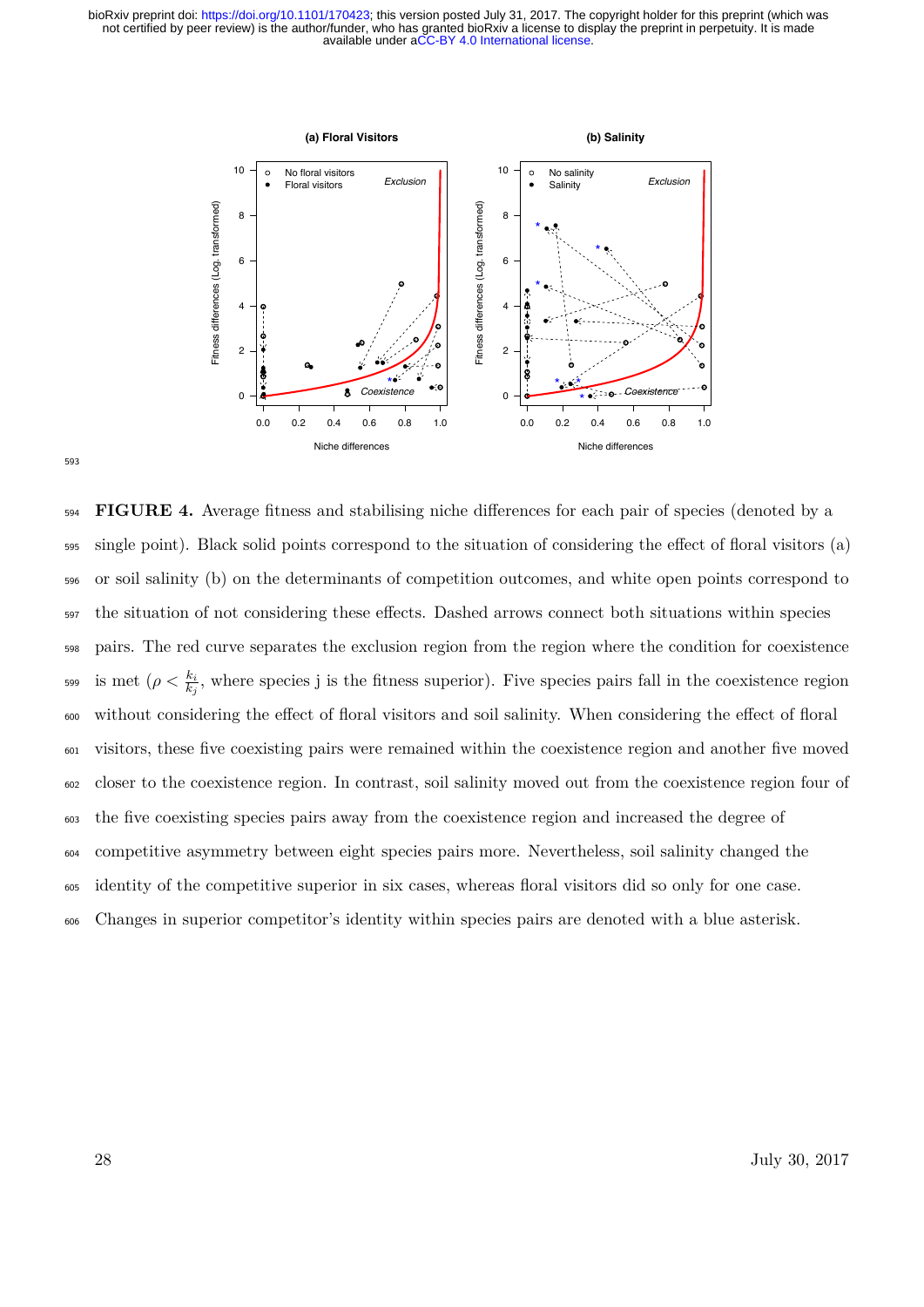# **Appendices**



 **Apendix S1.** Spatial variation of soil salinity at the plot scale for six of the nine plots included in the experiment. Note that there is high variation in soil salinity content within plot and the spatial configuration changes across plots.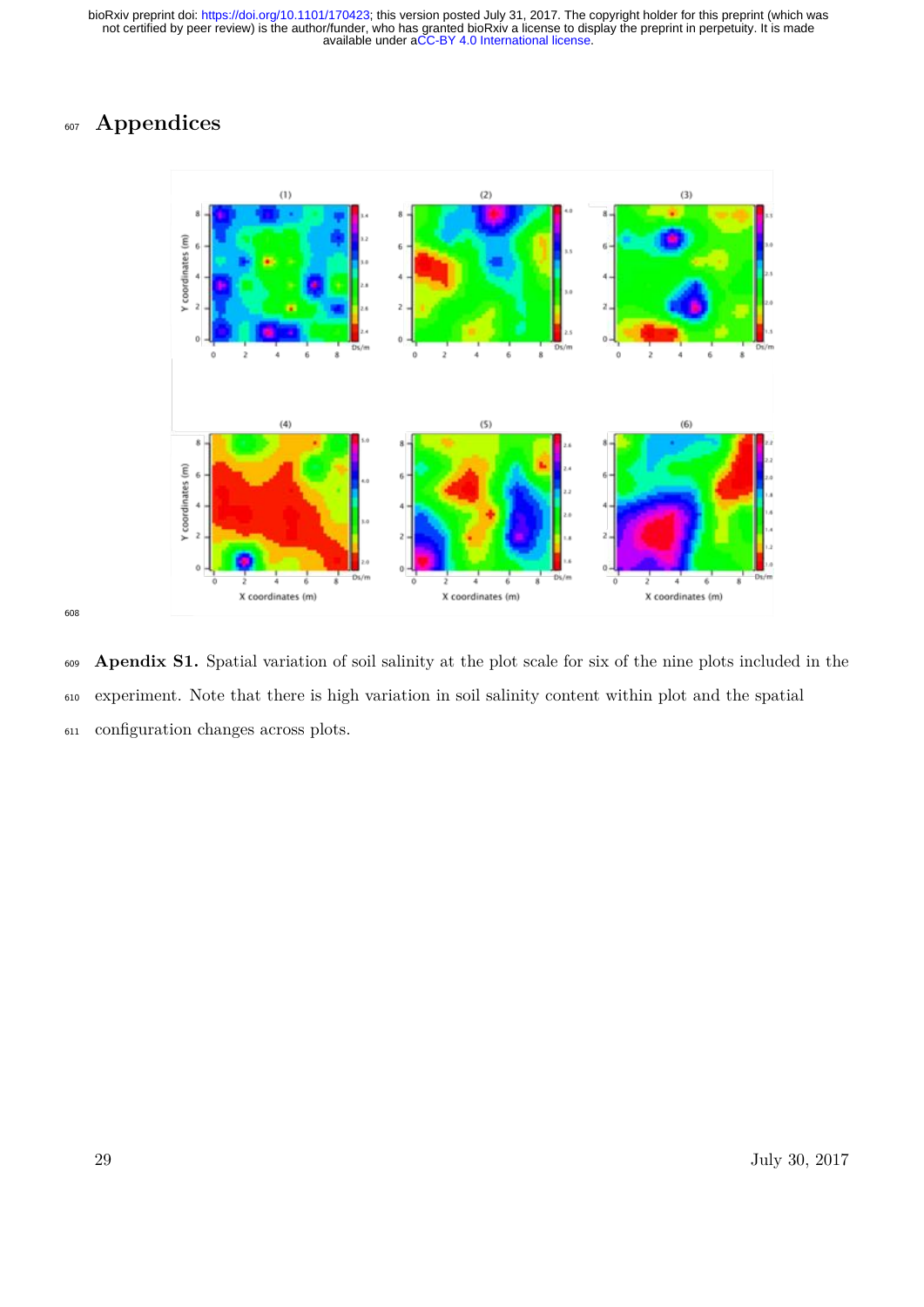

612

 **Apendix S2.** Design of the nine plots included for the study. Each plot of 8.5 x 8.5 m was divided into subplot of 1 x 1 m. Within these subplots, we measured competitive interactions and the effect of salinity and floral visitors of species' fecundity. Between subplots we left aisles of 0.5m for moving <sup>616</sup> around the plot without producing any negative effect at the subplot vegetation.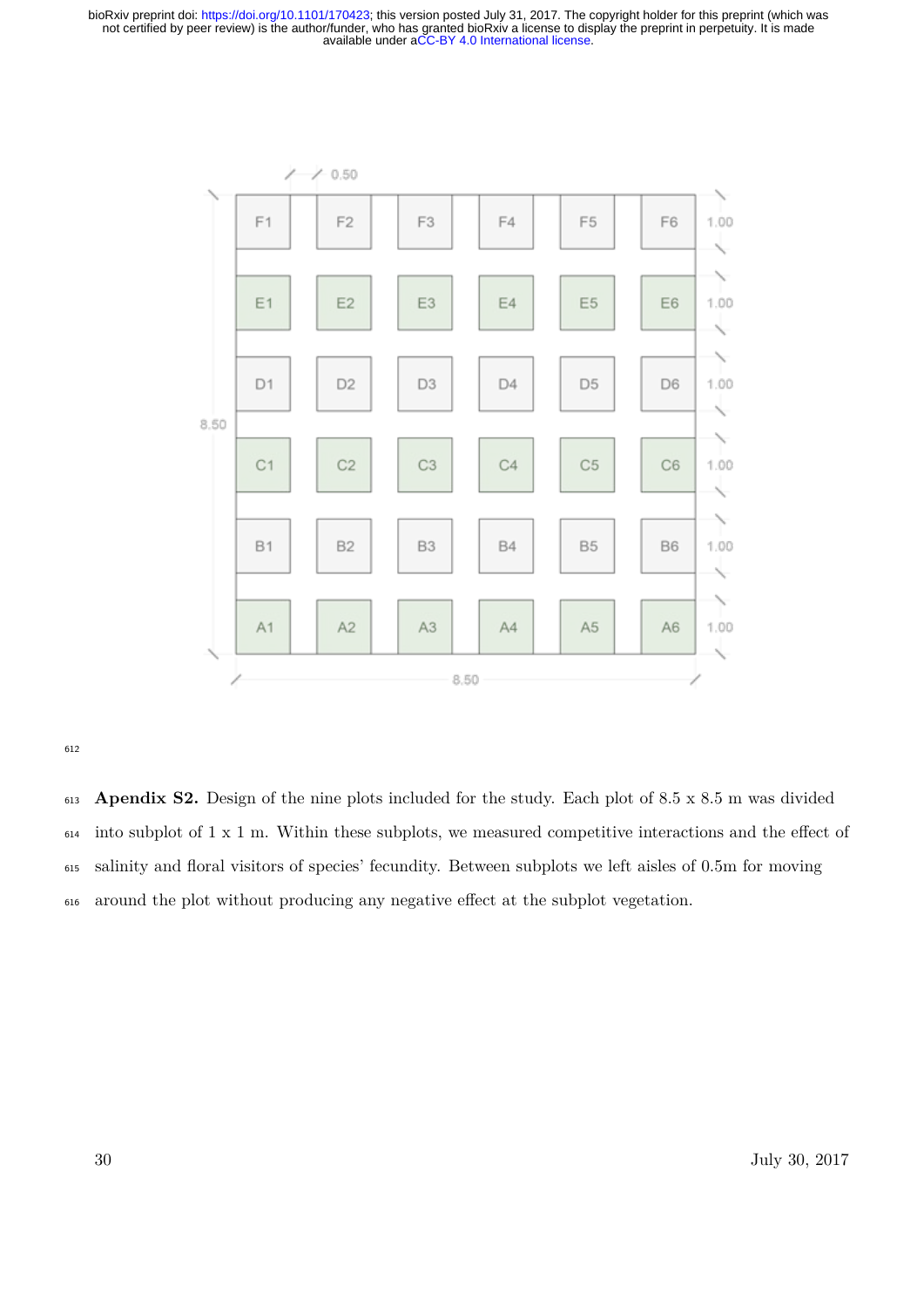| Species     | Parameters               | Mean         | Error       |
|-------------|--------------------------|--------------|-------------|
| <b>CHFU</b> | $\lambda$                | 495.8259011  | 249.2678464 |
| <b>CHFU</b> | $\gamma$                 | 0.3346322    | 0.1947790   |
| <b>CHFU</b> | $\theta$                 | $-2.2352857$ | 4.4644975   |
| <b>CHFU</b> | $\alpha_{CHFU}$          | 0.1873126    | 0.2121660   |
| <b>CHFU</b> | $\alpha_{BEMA}$          | 0.1386864    | 0.1436807   |
| <b>CHFU</b> | $\alpha_{LEMA}$          | 0.1358526    | 0.1491525   |
| <b>CHFU</b> | $\alpha_{MEEL}$          | 0.1947075    | 0.1588686   |
| <b>CHFU</b> | $\alpha_{MESU}$          | 0.2690500    | 0.3682666   |
| <b>CHFU</b> | $\alpha_{PUPA}$          | 0.0001000    | 0.1175938   |
| <b>CHFU</b> | $\alpha_{NONFOCAL}$      | 0.2320715    | 0.1320769   |
| <b>CHFU</b> | $\omega$                 | 0.0390446    | 0.0193033   |
| <b>CHFU</b> | $\psi$                   | $-1.4633299$ | 1.4990531   |
| <b>BEMA</b> | $\lambda$                | 72.1188747   | 7.2846317   |
| <b>BEMA</b> | $\alpha_{CHFU}$          | 0.0000100    | 32.5127369  |
| <b>BEMA</b> | $\alpha_{BEMA}$          | 0.0198596    | 0.0331802   |
| <b>BEMA</b> | $\alpha_{LEMA}$          | 0.0000100    | 0.0308751   |
| <b>BEMA</b> | $\alpha_{MEEL}$          | 0.0009613    | 0.1560144   |
| <b>BEMA</b> | $\alpha_{MESU}$          | 0.0006914    | 0.0601157   |
| <b>BEMA</b> | $\alpha$ PUPA            | 0.0000100    | 0.7610449   |
| <b>BEMA</b> | $\alpha_{NONFOCAL}$      | 0.0022045    | 0.0034386   |
| LEMA        | $\lambda$                | 119.3488553  | 3.9727362   |
| LEMA        | $\gamma$                 | $-0.0261012$ | 0.0058865   |
| <b>LEMA</b> | $\theta$                 | $-2.0264205$ | 0.9181410   |
| <b>LEMA</b> | $\alpha_{CHFU}$          | 0.0266545    | 5.9303647   |
| <b>LEMA</b> | $\alpha$ <sub>BEMA</sub> | 0.0000100    | 0.0286640   |
| LEMA        | $\alpha_{LEMA}$          | 0.0719735    | 0.0265397   |
| <b>LEMA</b> | $\alpha_{MEEL}$          | 0.0000100    | 0.1663380   |
| <b>LEMA</b> | $\alpha_{MESU}$          | 0.0563558    | 0.0542640   |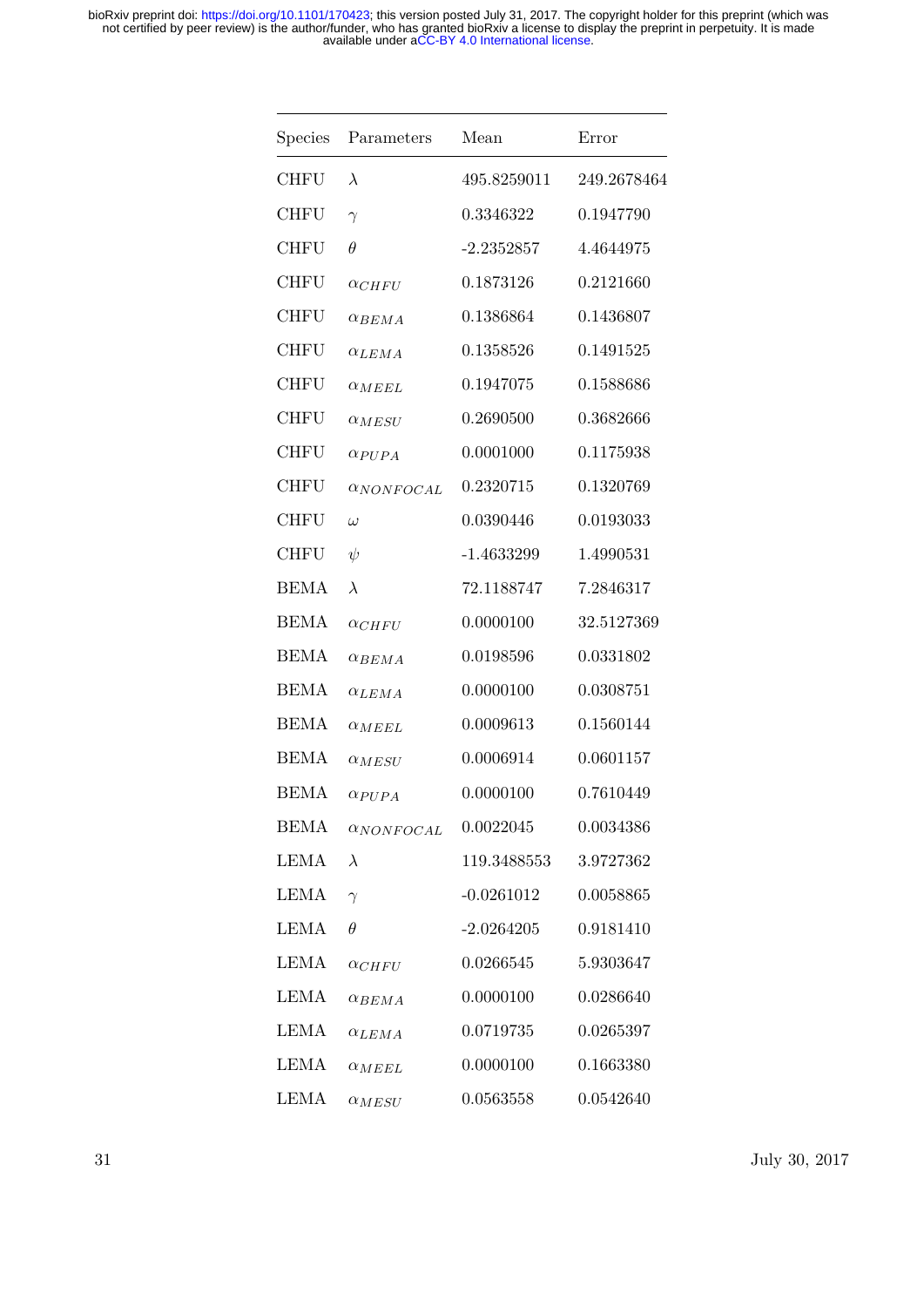| Species     | Parameters          | Mean         | Error      |
|-------------|---------------------|--------------|------------|
| LEMA        | $\alpha_{PUPA}$     | 0.0266545    | 8.7468054  |
| <b>LEMA</b> | $\alpha_{NONFOCAL}$ | 0.0513539    | 0.0093039  |
| <b>LEMA</b> | $\omega$            | $-0.0018271$ | 0.0012006  |
| <b>LEMA</b> | $\psi$              | $-0.3401102$ | 0.1533249  |
| <b>MEEL</b> | $\lambda$           | 27.0004162   | 14.9492630 |
| MEEL        | $\alpha_{CHFU}$     | 0.0077882    | 35.2672305 |
| <b>MEEL</b> | $\alpha_{BEMA}$     | 0.0000100    | 0.1497215  |
| <b>MEEL</b> | $\alpha_{LEMA}$     | 0.0000100    | 0.0695490  |
| <b>MEEL</b> | $\alpha_{MEEL}$     | 0.0000100    | 0.1534307  |
| <b>MEEL</b> | $\alpha_{MESU}$     | 0.1256426    | 0.3002769  |
| <b>MEEL</b> | $\alpha$ PUPA       | 0.0292457    | 0.1081434  |
| <b>MEEL</b> | $\alpha_{NONFOCAL}$ | 0.0041645    | 0.0165149  |
| <b>MESU</b> | $\lambda$           | 154.7921156  | 20.9702230 |
| <b>MESU</b> | $\alpha_{CHFU}$     | 0.0659365    | 4.8933929  |
| <b>MESU</b> | $\alpha_{BEMA}$     | 0.0500000    | 0.0666635  |
| <b>MESU</b> | $\alpha_{LEMA}$     | 0.5089050    | 0.1579594  |
| <b>MESU</b> | $\alpha_{MEEL}$     | 0.0578652    | 0.6188409  |
| <b>MESU</b> | $\alpha_{MESU}$     | 0.0922098    | 0.0879229  |
| <b>MESU</b> | $\alpha_{PUPA}$     | 0.0500000    | 0.1080305  |
| <b>MESU</b> | $\alpha_{NONFOCAL}$ | 0.0607538    | 0.0151331  |
| <b>PUPA</b> | $\lambda$           | 1902.2889572 | 0.8236920  |
| <b>PUPA</b> | $\gamma$            | $-0.0054871$ | 0.0130291  |
| <b>PUPA</b> | $\theta$            | $-2.2465017$ | 1.1044209  |
| <b>PUPA</b> | $\alpha_{CHFU}$     | 0.0429302    | 7.8868583  |
| <b>PUPA</b> | $\alpha_{BEMA}$     | 0.0500000    | 0.0976707  |
| <b>PUPA</b> | $\alpha_{LEMA}$     | 0.2056861    | 0.2928224  |
| <b>PUPA</b> | $\alpha_{MEEL}$     | 0.0429302    | 10.1433513 |
| <b>PUPA</b> | $\alpha_{MESU}$     | 0.0500000    | 0.5647901  |

32 July 30, 2017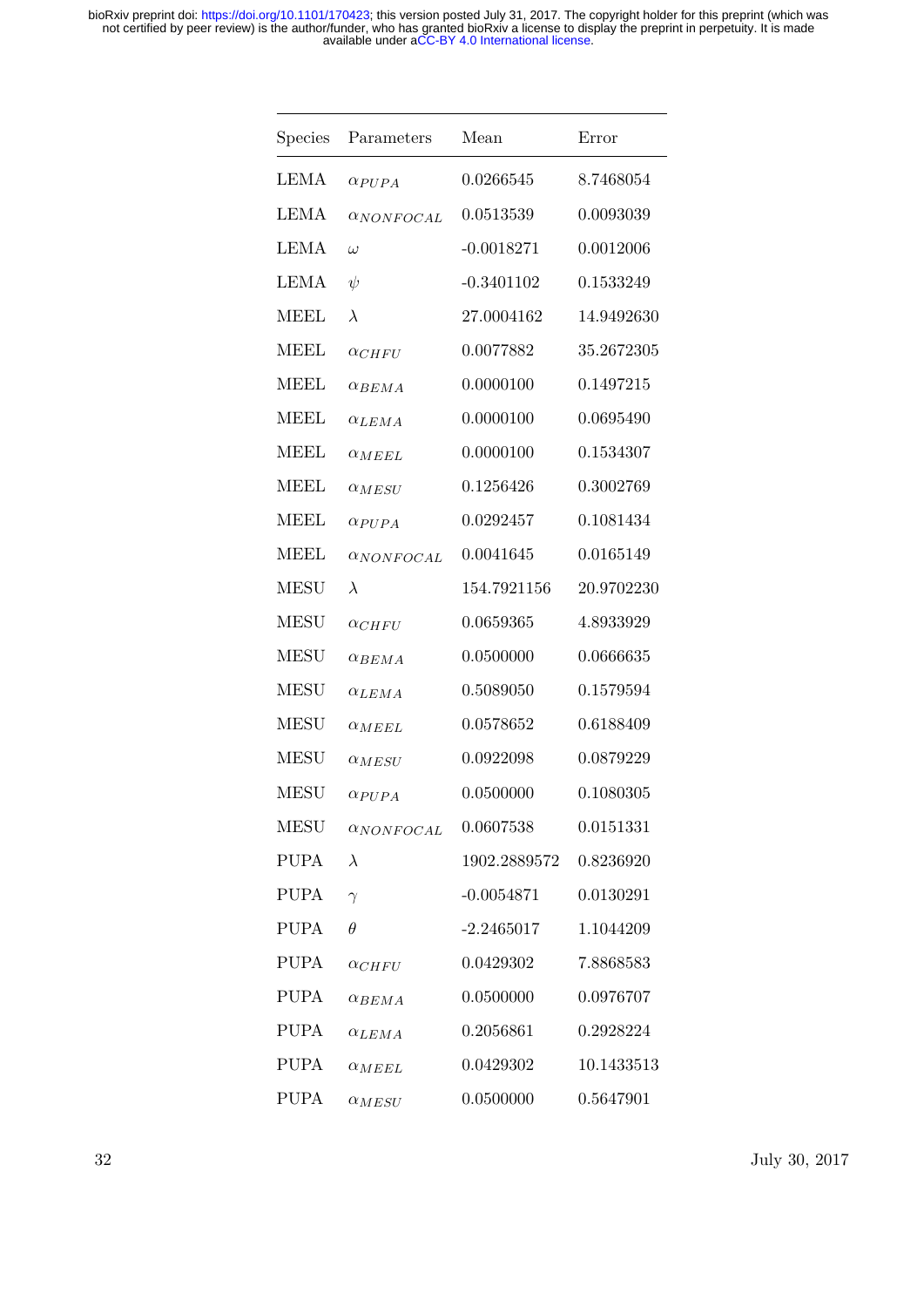| Parameters            | Mean         | Error     |
|-----------------------|--------------|-----------|
| $\alpha$ <i>PIIPA</i> | 0.1382515    | 0.0527966 |
| $\alpha_{NONFOCAL}$   | 0.0648232    | 0.0125464 |
| $\iota$               | 0.0023946    | 0.0065704 |
| V                     | $-0.5302532$ | 0.1939466 |
|                       |              |           |

<sup>617</sup> **Apendix S3.** Mean and standard error of each parameter for the best model selected with AIC.